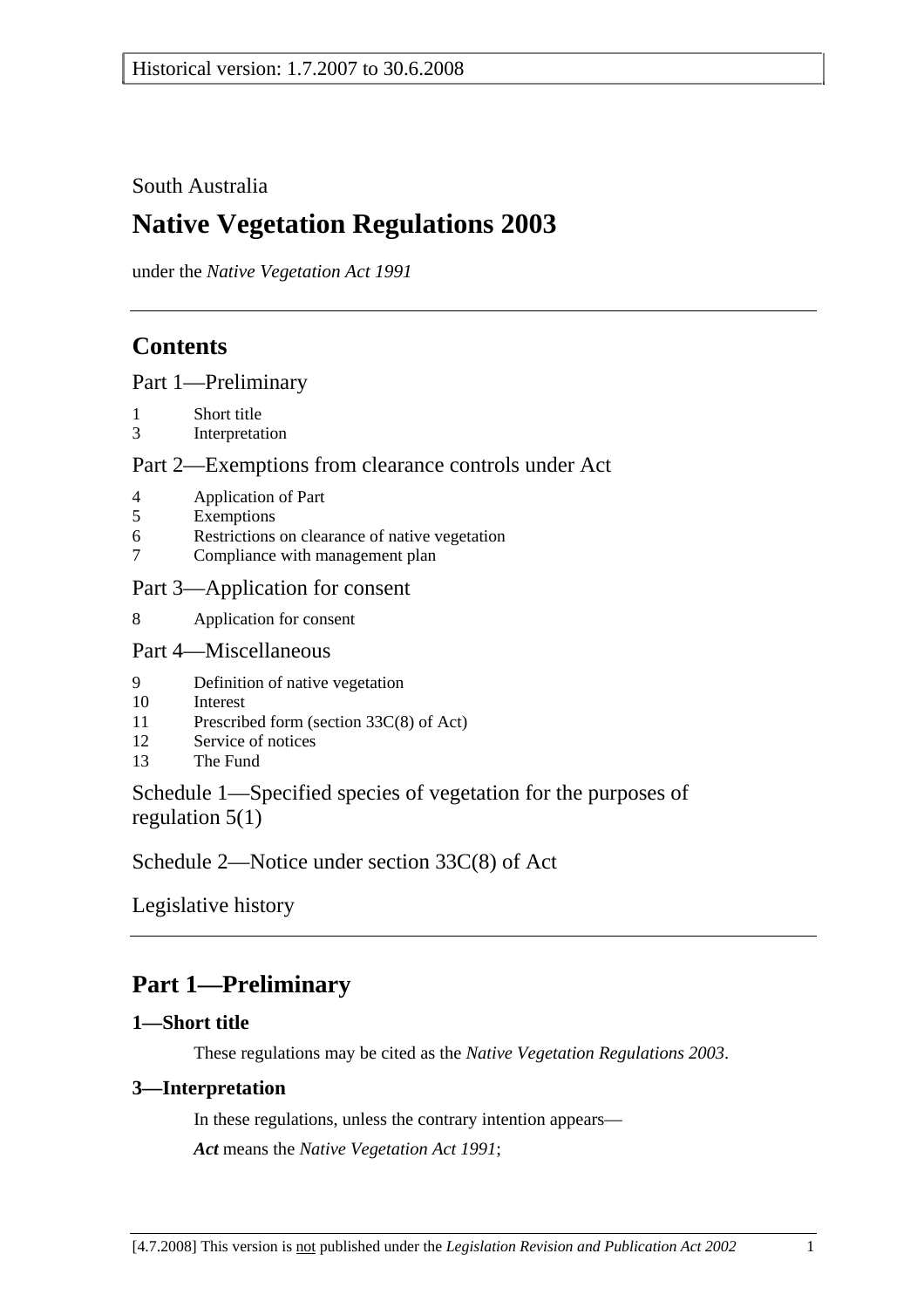*building* means a building or structure that is permanently fixed to land so that it cannot be moved without dismantling or destroying it and—

- (a) includes a transportable building if the building is connected to a sewage system or a septic tank and then is not moved after it is first connected to that sewage system or septic tank; but
- (b) does not include a building or structure erected or placed on land in contravention of the *Development Act 1993* or a corresponding previous enactment;

*business day* means any day except Saturday, Sunday or a public holiday;

*country* has the same meaning as in the *Fire and Emergency Services Act 2005*;

*Development Plan* means a Development Plan under the *Development Act 1993*;

*dwelling* means a building or part of a building used as a self-contained residence;

*fence* means a fence consisting of posts and wire fixed permanently to land and designed for the purpose of controlling access by people or the movement of animals;

*fire-control purposes*—these are purposes associated with preventing or controlling the spread of fires or potential fires;

#### *infrastructure* means—

- (a) the infrastructure, equipment, structures, works and other facilities used in or in connection with the supply of water or electricity, gas or other forms of energy, the provision of telecommunications, or the drainage, removal or treatment of waste water or sewage; or
- (b) roads and their supporting structures or works; or
- (c) ports, wharfs, jetties, railways, trams and busways;

*private mine* means land declared under the *Mining Act 1971* to be a private mine;

*River Murray Floodplain Area* means the River Murray Protection Area so designated under regulation 4 of the *River Murray Regulations 2003*;

*SACFS* means the South Australian Country Fire Service;

*township of Robe* means the area shown as the township of Robe in the Development Plan that applies to that area of the State.

## **Part 2—Exemptions from clearance controls under Act**

### **4—Application of Part**

Exemptions under this Part do not extend to native vegetation growing or situated on land that is subject to a heritage agreement under the Act or a heritage agreement that was entered into in compliance with a condition of consent to clear native vegetation under the repealed Act unless the paragraph setting out the exemption explicitly extends its operation to that vegetation.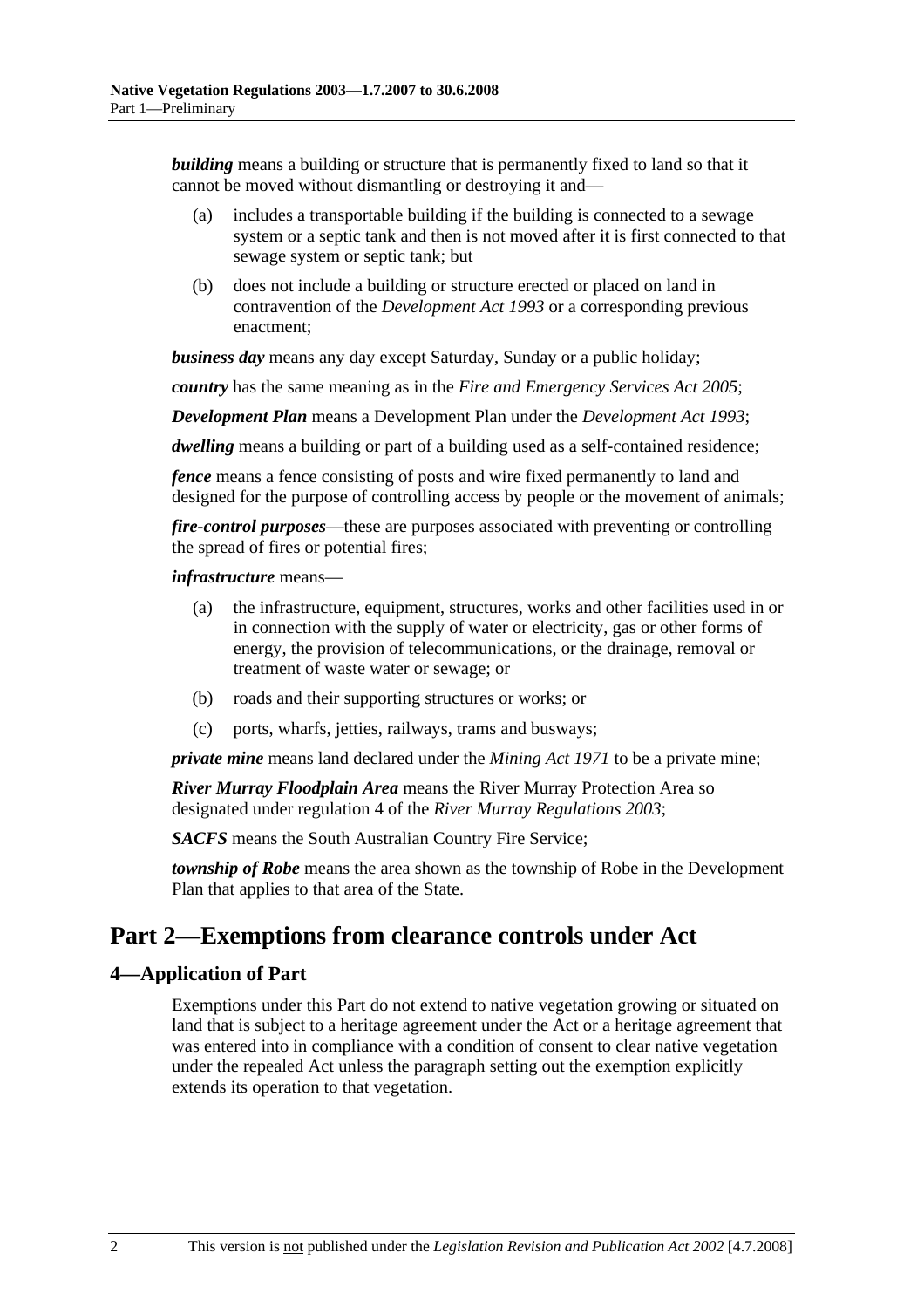### **5—Exemptions**

- (1) Pursuant to section 27(1)(b) of the Act, native vegetation may, subject to any other Act or law to the contrary, be cleared—
	- (a) if it is proposed to erect a building that is a dwelling or a structure or other facility that is ancillary to a dwelling and—
		- (i) any development authorisation for the erection of the dwelling or structure or other facility required by or under the *Development Act 1993* has been obtained; and
		- (ii) either—
			- (A) the vegetation—
				- does not comprise or form part of a stratum of native vegetation that is substantially intact; and
				- except where the dwelling is within a residential or township zone under the relevant Development Plan, does not include vegetation of the genus *Eucalyptus* with a stem diameter at 300 millimetres above the ground of 200 millimetres or more, or other vegetation with a stem diameter at the lowest point of the stem above ground level of 100 millimetres or more; or

 $(B)$ 

- the Council is satisfied (on the basis of information provided to the Council by the person seeking the benefit of this paragraph and such other information as the Council thinks fit) that, after taking into account the need to preserve biological diversity and taking into account the needs of the owner of the land, the proposed site for the building is the most suitable that is available; and
- the Council is satisfied (on the basis of information provided to the Council by the person seeking the benefit of this paragraph and such other information as the Council thinks fit) that there is no other practicable alternative that would involve no clearance or the clearance of less vegetation or the clearance of vegetation that is less significant or (if relevant) the clearance of vegetation that has been degraded to a greater extent than the vegetation proposed to be cleared; and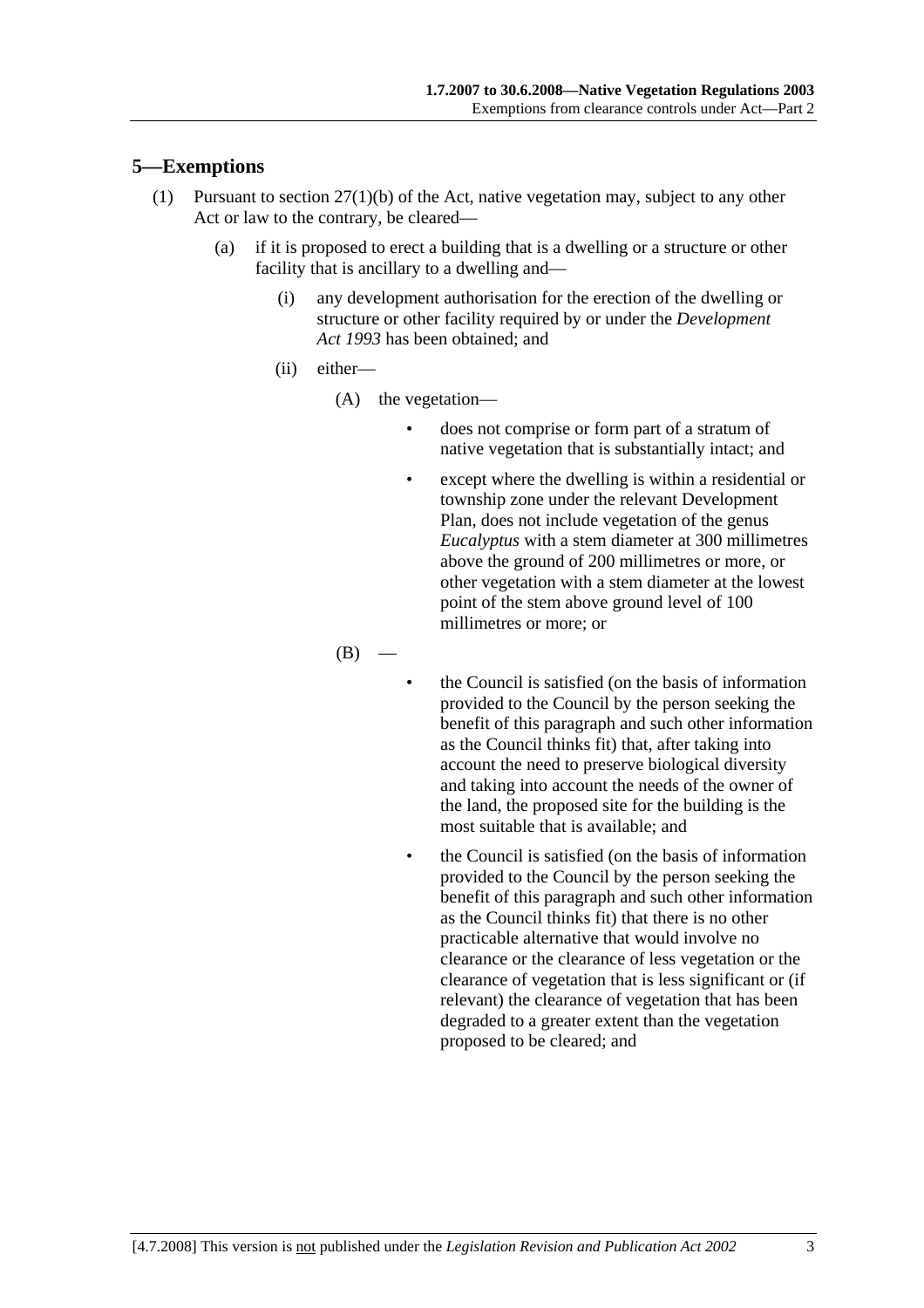- the clearance is undertaken in accordance with a management plan that has been approved by the Council and that, after taking into account the full extent of clearance that is to be undertaken on the relevant land, results in a significant environmental benefit on the property where the building is to be situated, or the owner of the land (or a person acting on his or her behalf) has, on application to the Council to proceed with clearing the vegetation in accordance with this provision, made a payment into the Fund of an amount considered by the Council to be sufficient to achieve a significant environmental benefit in the manner contemplated by section 21(6) of the Act;
- (ab) if it is proposed to divide land for use for residential purposes (after taking into account the construction of roads and other infrastructure) and—
	- (i) any development authorisation for the division of the land and for the use of land for residential purposes under the *Development Act 1993* has been obtained; and
	- $(ii)$ 
		- (A) the Council is satisfied (on the basis of information provided to the Council by the person seeking the benefit of this paragraph and such other information as the Council thinks fit) that, after taking into account the need to preserve biological diversity and taking into account the needs of the owner of the land, the clearance will be limited to clearance reasonably required to erect 1 dwelling, and any structure or other facility that would be reasonably expected to be ancillary to the dwelling, on each allotment to be created by the division; and
		- (B) the Council is satisfied (on the basis of information provided to the Council by the person seeking the benefit of this paragraph and such other information as the Council thinks fit) that there is no other practicable alternative that would involve no clearance or the clearance of less vegetation or the clearance of vegetation that is less significant or (if relevant) the clearance of vegetation that has been degraded to a greater extent than the vegetation proposed to be cleared; and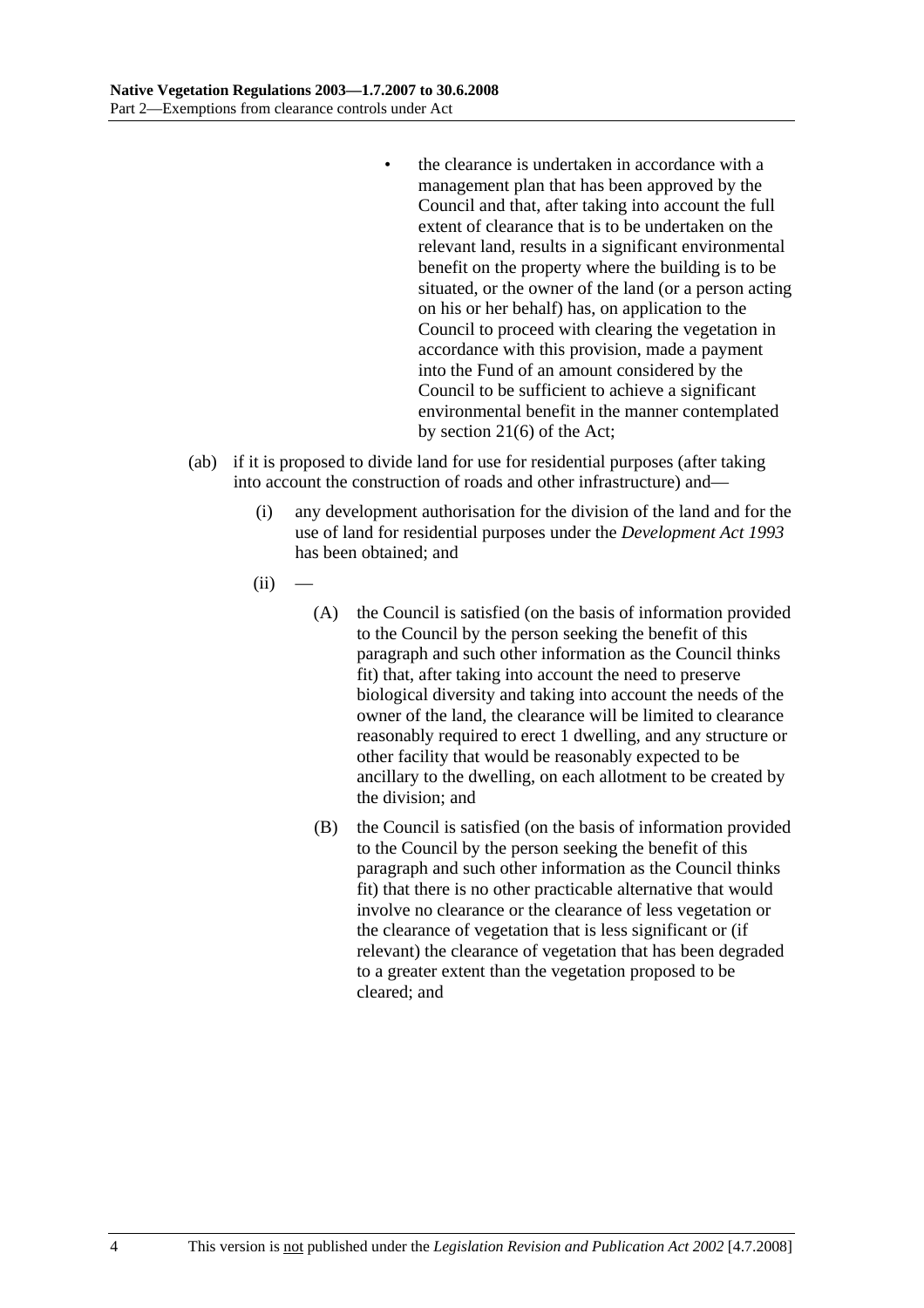- (C) the clearance is undertaken in accordance with a management plan that has been approved by the Council and, after taking into account the full nature and extent of clearance that is to be undertaken on the relevant land and any commitments that have been made with respect to the establishment, restoration or maintenance of native vegetation, the Council is satisfied that there will be a significant environmental benefit on the land being divided or within the same region of the State, or the owner of the land (or a person acting on his or her behalf) has, on application to the Council to proceed with clearing the vegetation in accordance with this provision, made a payment into the Fund or, if the Council is satisfied that it is appropriate in the circumstances, agreed to make a payment into the Fund, of an amount considered by the Council to be sufficient to achieve a significant environmental benefit which outweighs the value of retaining the vegetation;
- (b) if it is proposed to erect a building or a structure or other facility that is ancillary to a building, other than a dwelling or a structure or other facility that is ancillary to a dwelling, and—
	- (i) any development authorisation for the erection of the building or structure or other facility required by or under the *Development Act 1993* has been obtained; and
	- (ii) the vegetation—
		- (A) does not comprise or form part of a stratum of native vegetation that is substantially intact; and
		- (B) except where the building is within a tourist accommodation, business, centre, commerce, commercial, industrial, industry or office zone under the relevant Development Plan, does not include vegetation of the genus *Eucalyptus* with a stem diameter at 300 millimetres above the ground of 200 millimetres or more, or other vegetation with a stem diameter at the lowest point of the stem above ground level of 100 millimetres or more;
- $(c)$  if—
	- (i) the clearance is incidental to a proposed development to which section 48 of the *Development Act 1993* applies; and
	- (ii) an environmental impact statement, public environmental report or development report, and an Assessment Report, relating to the development have been prepared under that Act; and
	- (iii) the Minister responsible for the administration of the *Development Act 1993* referred the environmental impact statement, public environmental report or development report to the Native Vegetation Council for comment and report and—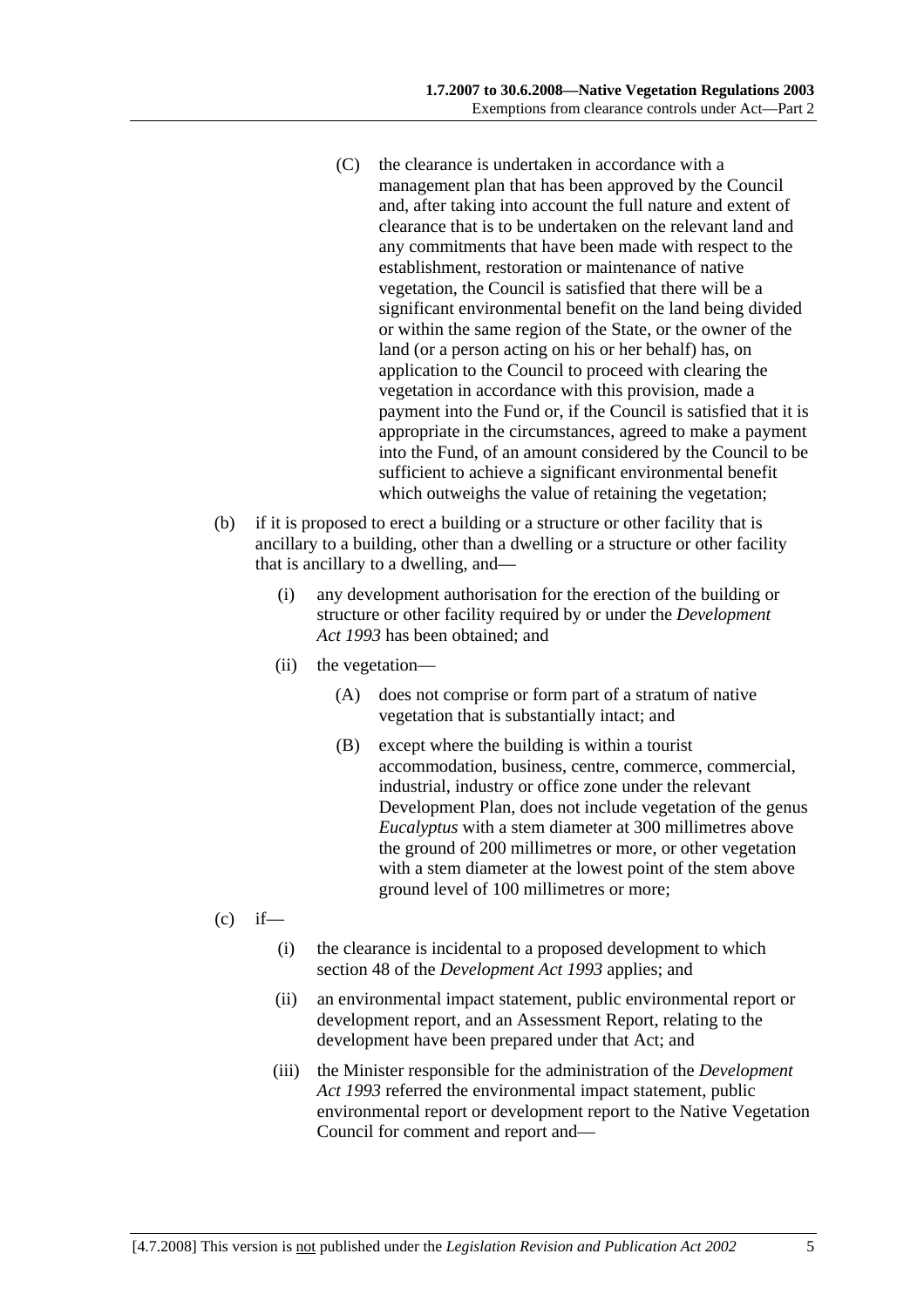- (A) the Council provided comments which were included (wholly or substantially) in the relevant Assessment Report; or
- (B) the Council failed to provide comments within 8 weeks after receiving the Minister's invitation for comment and report; and
- (iv) the Governor has granted his or her consent to the proposed development under section 48 of the *Development Act 1993*; and
- (v) the clearance is undertaken in accordance with that consent; and
- (vi) the clearance is undertaken in accordance with a management plan that has been approved by the Council that results in a significant environmental benefit on the property where the development is being undertaken, or the owner of the land (or a person acting on his or her behalf) has, on application to the Council to proceed with clearing the vegetation in accordance with this provision, made a payment into the Fund of an amount considered by the Council to be sufficient to achieve a significant environmental benefit in the manner contemplated by section 21(6) of the Act;

(d) if—

 $(i)$ 

- (A) the clearance is incidental to the construction or expansion of a building or infrastructure and the Minister has, by instrument in writing, declared that he or she is satisfied that the clearance is in the public interest; or
- (B) the clearance is required in connection with the provision of infrastructure or services to a building or proposed building, or to any place; and
- (ii) any development authorisation required by or under the *Development Act 1993* has been obtained; and
- (iii) the Council is satisfied (on the basis of information provided to the Council by the person seeking the benefit of this paragraph and such other information as the Council thinks fit) that, after taking into account the need to preserve biological diversity and the nature and purposes of any proposed building or infrastructure that is yet to be constructed, the proposed site of the building or infrastructure is the most suitable that is available; and
- (iv) the Council is satisfied (on the basis of information provided to the Council by the person seeking the benefit of this paragraph and such other information as the Council thinks fit) that there is no other practicable alternative that would involve no clearance or the clearance of less vegetation or the clearance of vegetation that is less significant or (if relevant) the clearance of vegetation that has been degraded to a greater extent than the vegetation proposed to be cleared; and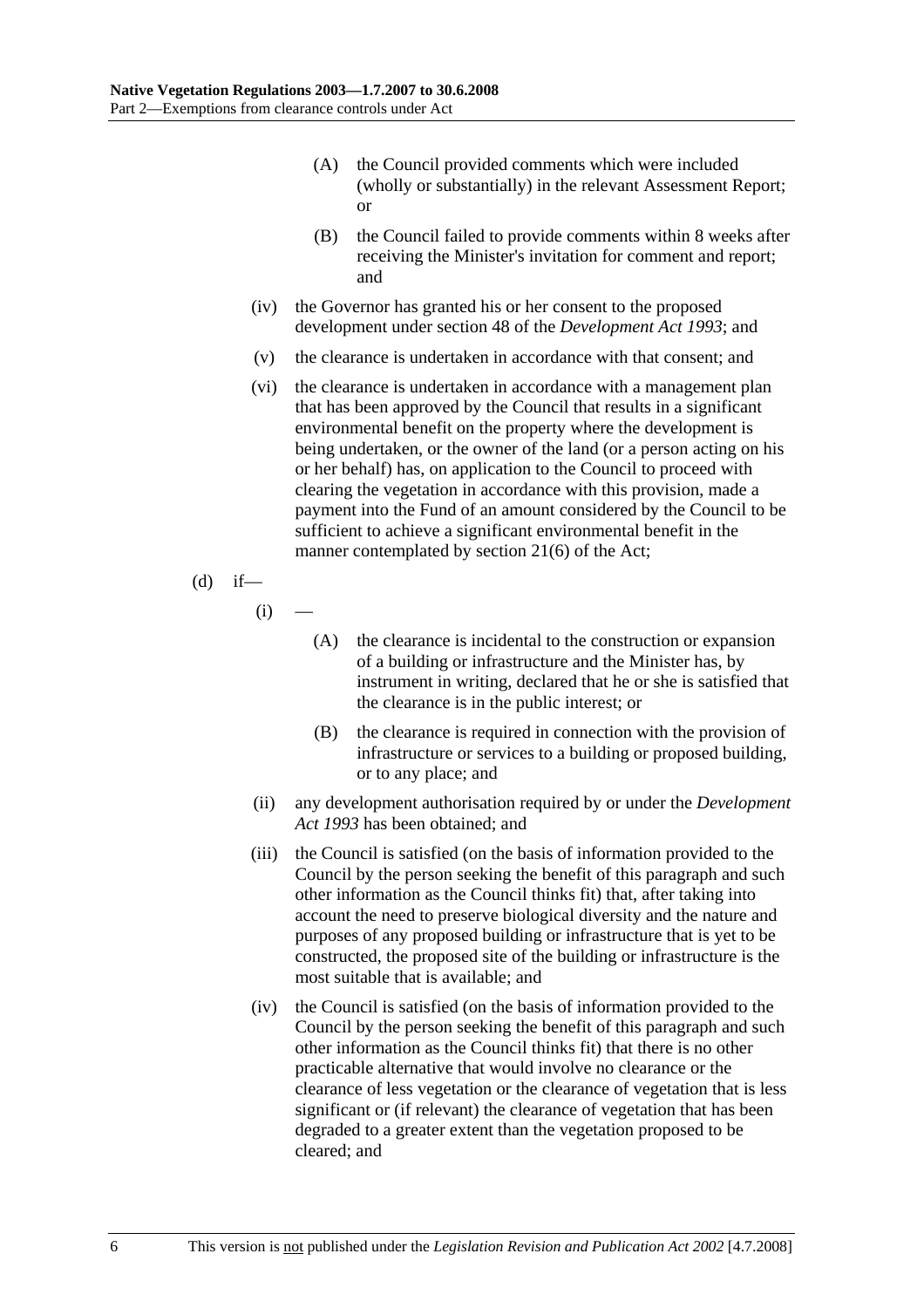- (v) the clearance is undertaken in accordance with a standard operating procedure determined or approved by the Council for the purposes of this provision or a management plan that has been approved by the Council, and either there will be a significant environmental benefit on the property where the clearance is being undertaken or within the same region of the State, or the owner of the land (or a person acting on his or her behalf) has, on application to the Council to proceed with clearing the vegetation in accordance with this provision, made a payment into the Fund of an amount considered by the Council to be sufficient to achieve a significant environmental benefit in the manner contemplated by section 21(6) of the Act;
- $(da)$  if—
	- (i) the clearance is incidental to proposed development to be undertaken on land; and
	- (ii) any development authorisation required by or under the *Development Act 1993* has been obtained; and
	- (iii) the Council is satisfied (on the basis of information provided to the Council by the person seeking the benefit of this paragraph and such other information as the Council thinks fit)—
		- (A) that the vegetation is not significant (including by taking into account the scale or nature of surrounding vegetation and relevant guidelines prepared and published by the Council); and
		- (B) that there is no other practicable alternative that would involve no clearance or the clearance of less vegetation; and
	- (iv) the clearance is undertaken in accordance with a management plan that has been approved by the Council that results in a significant environmental benefit on the property where the relevant development is to be undertaken, or the owner of the land (or a person acting on his or her behalf) has, on application to the Council to proceed with clearing the vegetation in accordance with this provision, made a payment into the Fund of an amount considered by the Council to be sufficient to achieve a significant environmental benefit in the manner contemplated by section 21(6) of the Act;
- $(e)$  if—
	- (i) the clearance is incidental to the repair or maintenance work of the Crown; and
	- (ii) the person undertaking the clearance—
		- (A) has given at least 10 business days notice in writing outlining the proposed clearance to a person who has the care, control or management of the land before commencing the clearance (unless the land is under the care, control or management of the Crown); or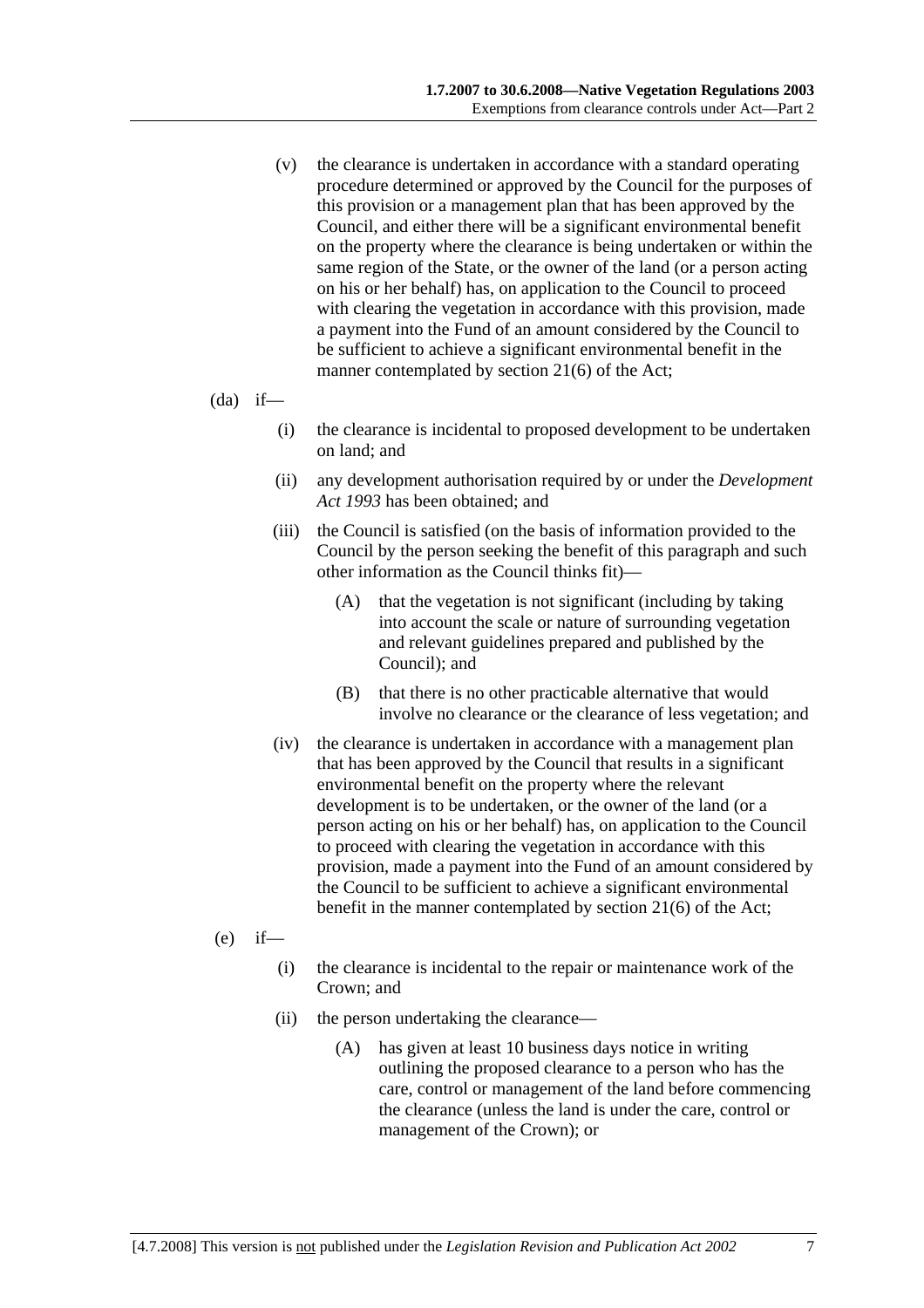- (B) is acting in accordance with a standard operating procedure determined or approved by the Council for the purposes of this provision; or
- (C) is acting in a situation of urgency that requires action without delay; and
- (iii) the person undertaking the clearance complies with any guidelines relating to the protection of native vegetation from the spread of plant diseases or noxious weeds, or from unnecessary damage during the performance of any work, prepared by the Council in accordance with section 25 of the Act,

(and the operation of this paragraph extends to vegetation on land that is subject to a heritage agreement);

- $(f)$  if—
	- $(i)$
- (A) the clearance is being undertaken as part of the duty of an electricity entity under Part 5 of the *Electricity Act 1996*; or
- (B) the clearance is incidental to any repair or maintenance work of an electricity entity within the meaning of the *Electricity Act 1996*; and
- (ii) the person undertaking the clearance—
	- (A) is acting in accordance with the principles of vegetation clearance under the *Electricity Act 1996*; or
	- (B) has given at least 10 business days notice in writing outlining the proposed clearance to a person who has the care, control or management of the land before commencing the clearance (unless the land is under the care, control or management of the electricity entity); or
	- (C) is acting in accordance with a standard operating procedure determined or approved by the Council for the purposes of this provision; or
	- (D) is acting in a situation of urgency that requires action without delay; and
- (iii) the person undertaking the clearance complies with any guidelines relating to the protection of native vegetation from the spread of plant diseases or noxious weeds, or from unnecessary damage during the performance of any work, prepared by the Council in accordance with section 25 of the Act,

- $(g)$  if—
	- (i) the clearance is incidental to the repair or maintenance of any infrastructure; and
	- (ii) the person undertaking the clearance—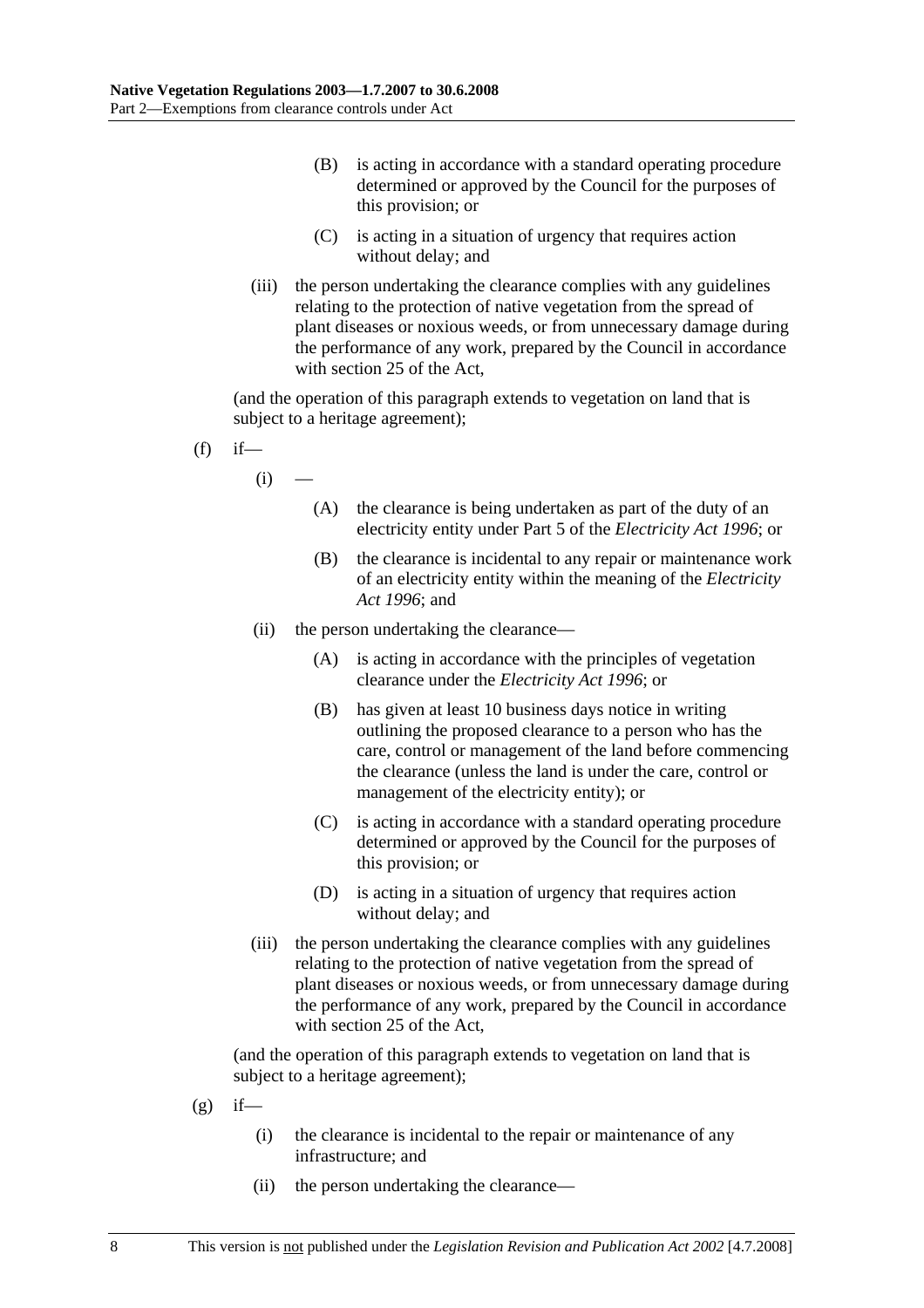- (A) has given at least 10 business days notice in writing outlining the proposed clearance to a person who has the care, control or management of the land before commencing the clearance (unless the land is under the care, control or management of the person who is responsible for the infrastructure); or
- (B) in acting in accordance with a standard operating procedure determined or approved by the Council for the purposes of this provision; or
- (C) is acting in a situation of urgency that requires action without delay; and
- (iii) the person undertaking the clearance complies with any guidelines relating to the protection of native vegetation from the spread of plant diseases or noxious weeds, or from unnecessary damage during the performance of any work, prepared by the Council in accordance with section 25 of the Act,

- $(h)$  if—
	- (i) the clearance is incidental to work being undertaken by or on behalf of the Commissioner of Highways; and
	- (ii) except where the clearance is incidental to repair or maintenance work, there is no other practicable alternative that would involve no clearance or the clearance of less vegetation or the clearance of vegetation that is less significant or (if relevant) the clearance of vegetation that has been degraded to a greater extent than the vegetation proposed to be cleared; and
	- (iii) either—
		- (A) the clearance is undertaken in accordance with a standard operating procedure determined or approved by the Council for the purposes of this provision or a management plan that has been approved by the Council, and either there will be a significant environmental benefit at the site of the relevant work or within the same region of the State, or the Commissioner of Highways or another person undertaking the work has, on application to the Council to proceed with clearing the vegetation in accordance with this provision, made a payment into the Fund of an amount considered by the Council to be sufficient to achieve a significant environmental benefit in the manner contemplated by section 21(6) of the Act; or
		- (B) the clearance is incidental to repair or maintenance work and the person undertaking the clearance—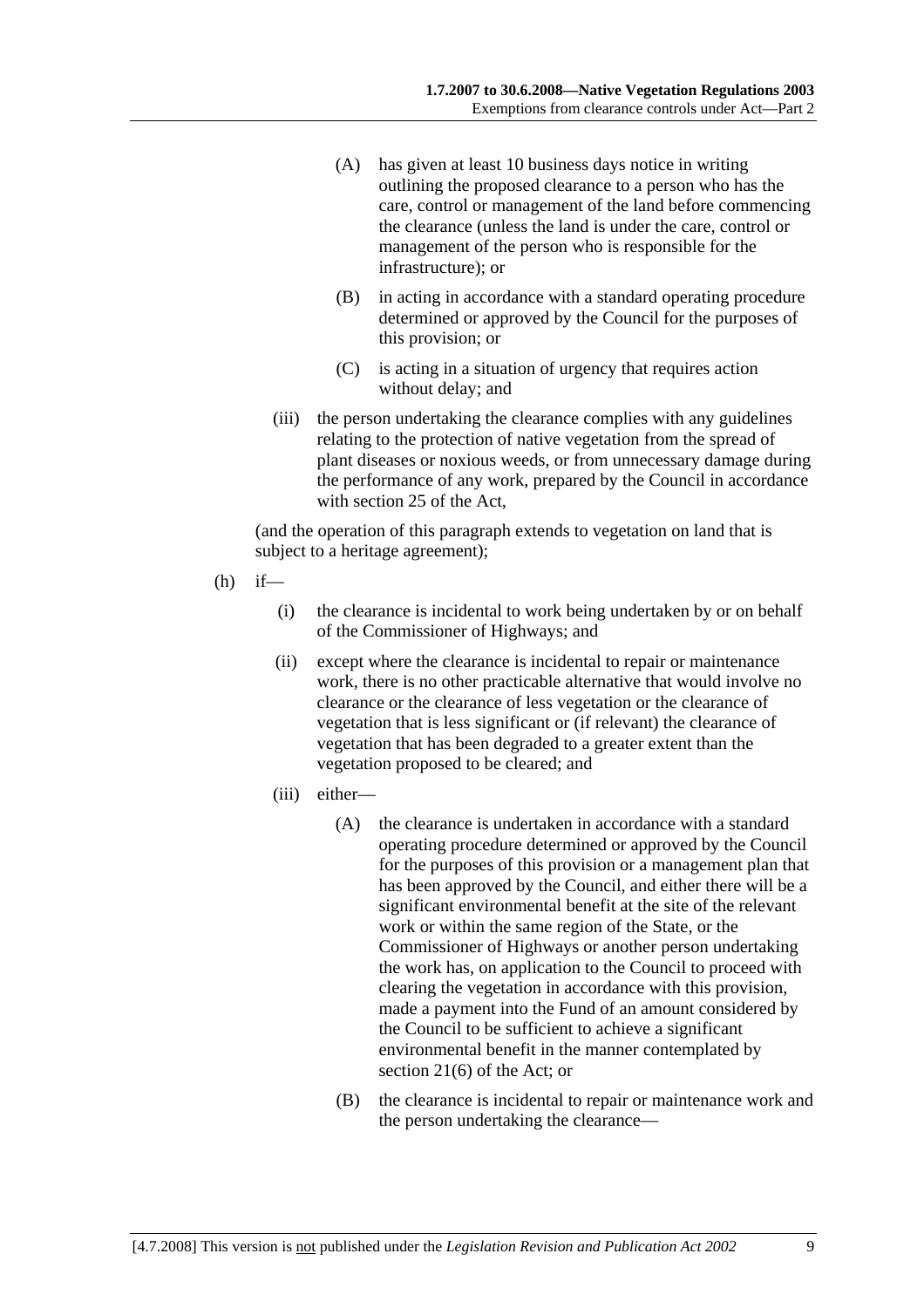- has given at least 10 business days notice in writing outlining the proposed clearance to a person who has the care, control or management of the land before commencing the clearance (unless the land is under the care, control or management of the Commissioner of Highways); or
- is acting in accordance with a standard operating procedure determined or approved by the Council for the purposes of this provision; or
- is acting in a situation of urgency that requires action without delay; and
- (iv) the person undertaking the clearance complies with any guidelines relating to the protection of native vegetation from the spread of plant diseases or noxious weeds, or from unnecessary damage during the performance of any work, prepared by the Council in accordance with section 25 of the Act;
- (i) if the clearance is incidental to the repair or maintenance of an existing dam;
- $(i)$  if—
	- (i) the clearance is incidental to the lawful construction of a new dam that will cover—
		- (A) in areas designated by the Council, by notice in the Gazette, for the purposes of this provision—less than 500 square metres in surface area when full;
		- (B) in other areas of the State—less than 200 square metres in surface area when full; and
	- (ii) the vegetation to be cleared comprises trees with a stem diameter at the lowest point on the stem above ground level of 150 millimetres or more; and
	- (iii) the land on which the vegetation is situated has been cleared of all other native vegetation and has been maintained during the immediately preceding 5 years for cultivation or pasture; and
	- (iv) the vegetation is not of a class specified in Schedule 1; and
	- (v) in the case of a dam within the ambit of subparagraph  $(i)(A)$  that will cover 200 square metres or more in surface area when full—the Council is satisfied (on the basis of information provided to the Council by the person seeking the benefit of this paragraph and such other information as the Council thinks fit) that, after taking into account the need to preserve biological diversity and taking into account the needs of the owner of the land, the site of the dam is the most suitable that is available;

### $(i)$  if—

- (i) the clearance is incidental to the lawful construction or expansion of a dam on pastoral land (as defined in section 3(1) of the Act); and
- (ii) the vegetation is not of a class specified in Schedule 1; and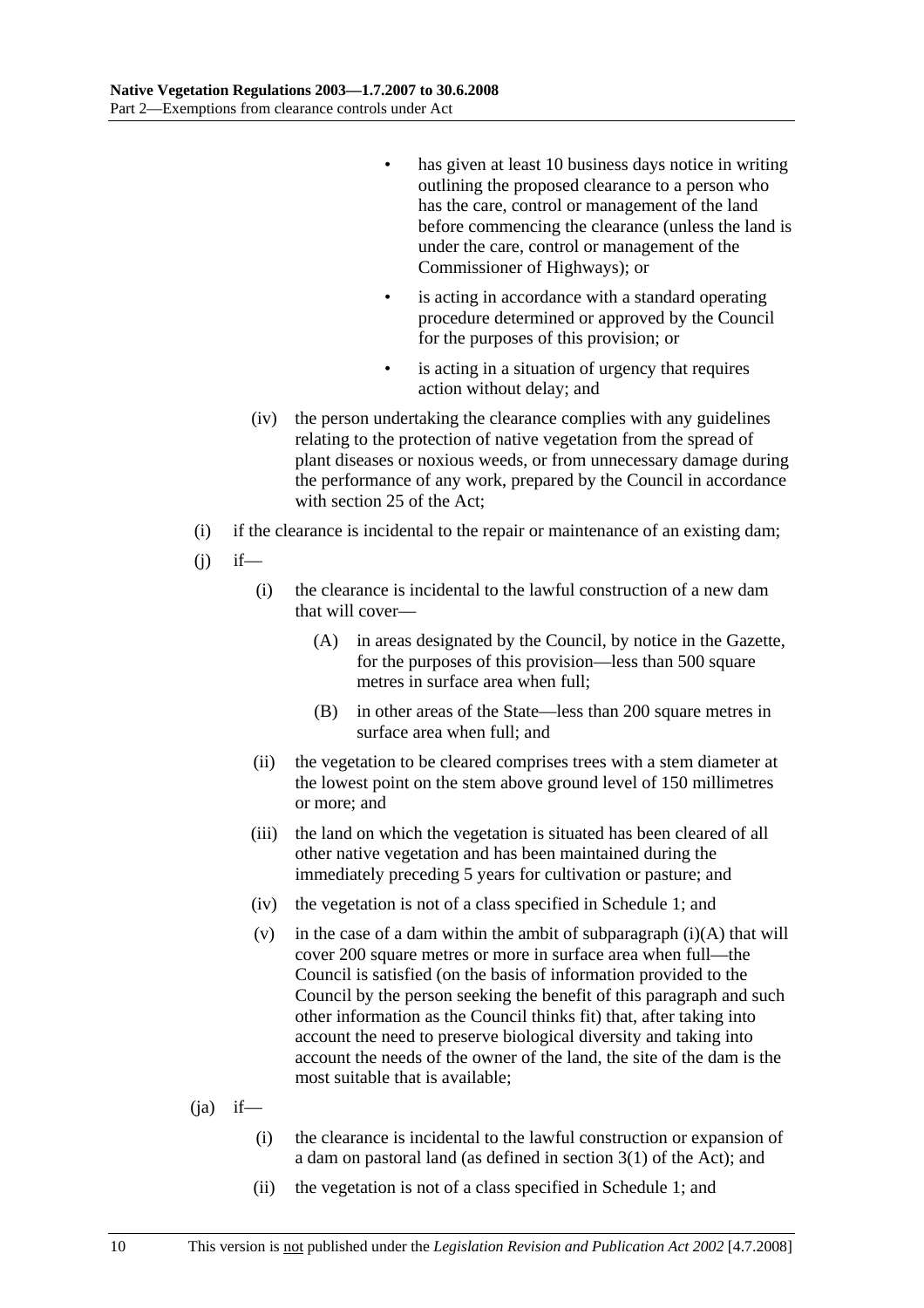- (iii) the Council is satisfied (on the basis of information provided to the Council by the person seeking the benefit of this paragraph and such other information as the Council thinks fit) that, after taking into account the need to preserve biological diversity and taking into account the needs of the owner of the land, the site for the dam is the most suitable that is available; and
- (iv) the Council is satisfied (on the basis of information provided to the Council by the person seeking the benefit of this paragraph and such other information as the Council thinks fit) that there is no other practicable alternative that would involve no clearance or the clearance of less vegetation or the clearance of vegetation that is less significant or (if relevant) the clearance of vegetation that has been degraded to a greater extent than the vegetation proposed to be cleared; and
- (v) the clearance is undertaken in accordance with a management plan that has been approved by the Council and that results in a significant environmental benefit on the relevant property, or the owner of the land (or a person acting on his or her behalf) has, on application to the Council to proceed with clearing the vegetation in accordance with this provision, made a payment into the Fund of an amount considered by the Council to be sufficient to achieve a significant environmental benefit in the manner contemplated by section 21(6) of the Act;
- $(k)$  if—
	- (i) the vegetation is growing or is situated within 20 metres of a dwelling, or a building used for tourist or camp accommodation (including a dwelling or such a building in the course of construction if the foundations, concrete slab or other footings have been completed); and
	- (ii) any development authorisation required by or under the *Development Act 1993* has been obtained (if relevant); and
	- (iii) in the case of a building used for tourist or camp accommodation, the building was constructed before the commencement of the *Native Vegetation (Exemptions) Variation Regulations 2006*, or is the subject of a development authorisation granted under the *Development Act 1993* before the commencement of the *Native Vegetation (Exemptions) Variation Regulations 2006*; and
	- (iv) the clearance of the vegetation is to be undertaken by the owner of the land, or by a person who is acting under a written agreement with the owner of the land; and
	- (v) in a case involving the proposed clearance of vegetation of the genus *Eucalyptus* with a stem diameter at 300 millimetres above the ground of 200 millimetres or more situated in the country—SACFS has, by written instrument, indicated that it supports the clearance of the vegetation for fire-control purposes;
- (ka) if—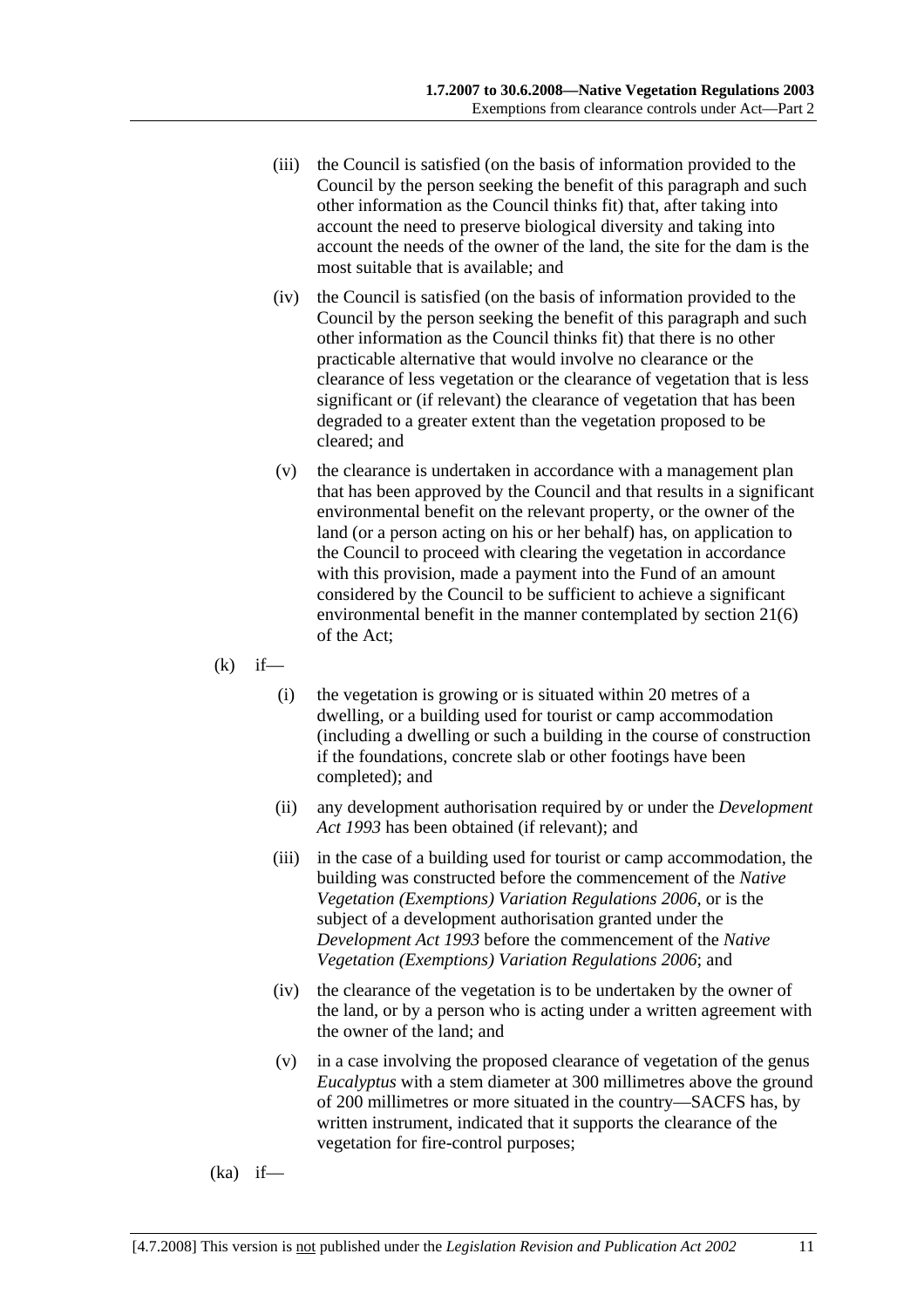- (i) the vegetation is growing or is situated within 5 metres of a building designed to be entered and used by people or animals (including such a building in the course of construction if the foundations, concrete slab or other footings have been completed); and
- (ii) the clearance of the vegetation is to be undertaken by the owner of the land, or by a person who is acting under a written agreement with the owner of the land; and
- (iii) in a case involving the proposed clearance of vegetation of the genus *Eucalyptus* with a stem diameter at 300 millimetres above the ground of 200 millimetres or more situated in the country—SACFS has, by written instrument, indicated that it supports the clearance of the vegetation for fire-control purposes;
- $(l)$  if—
	- (i) a plant comprising native vegetation exceeds 2 metres in height; and
	- (ii) there is a danger that the plant will fall over or a limb or some other part of the plant will fall from it because of disease, wind damage or any other cause; and
	- (iii) there is a real risk of personal injury or damage to property if that occurs; and
	- (iv) it is not reasonably practicable to avoid the risk by avoiding the vicinity in which the plant is growing or is situated; and
	- (v) the state of the plant has been assessed by a person with expertise in the area of plant health, or by any other person acting in an emergency situation or in any other situation that gives rise to an immediate risk of personal injury or damage to property; and
	- (vi) the clearance is confined to removing the limb or other part of the plant causing the danger and only extends to destroying the plant if that is necessary to remove the existing danger,

(and the operation of this paragraph extends to vegetation on land that is subject to a heritage agreement);

- $(la)$  if—
	- (i) the clearance involves the limb of a plant that is overhanging a building; and
	- (ii) the clearance is confined to removing the limb (or a part of the limb to any point up to the trunk of the plant),

- $(m)$  if—
	- (i) the purpose of the clearance is to reduce combustible material on land; and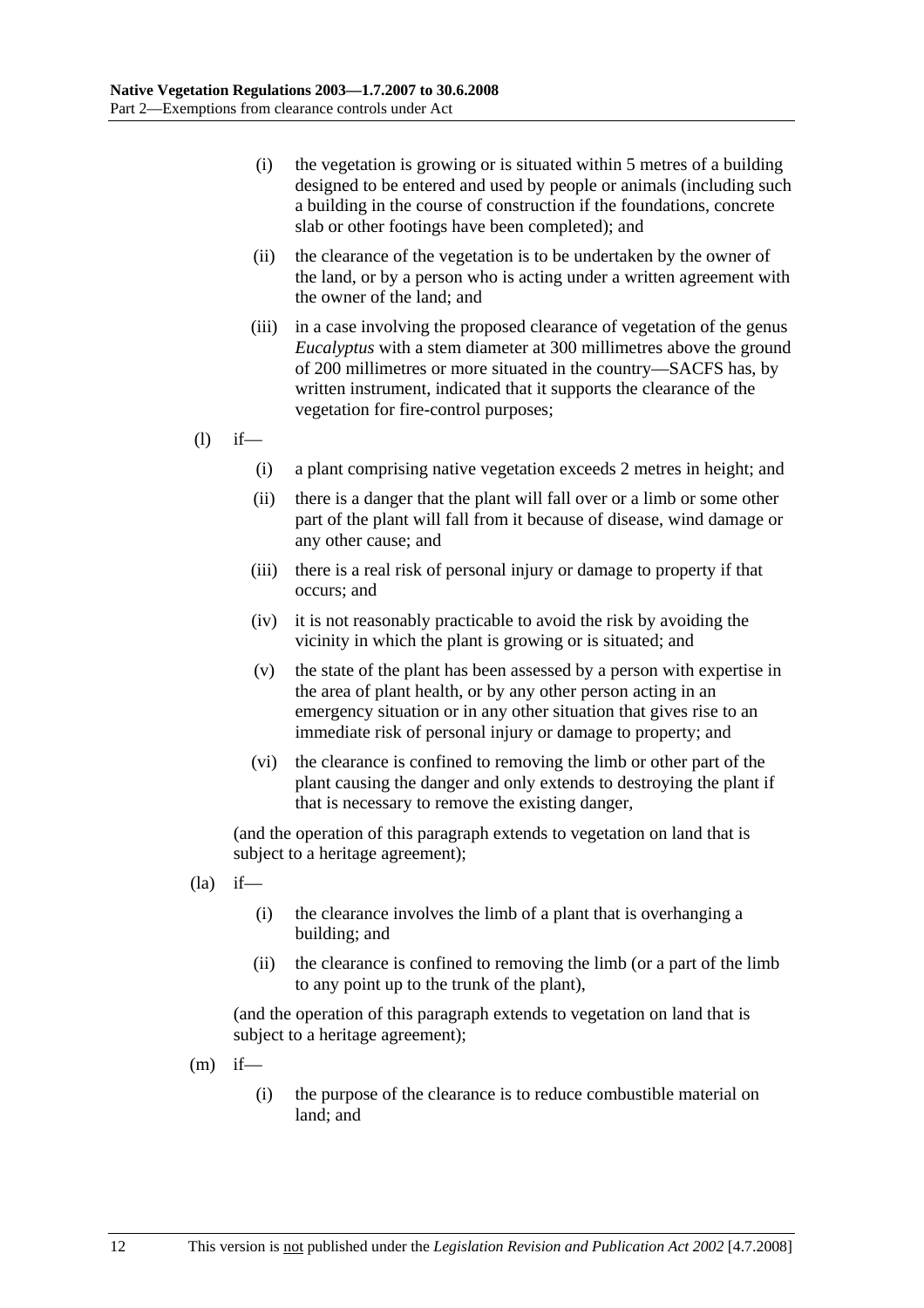- (ii) the owner of the land or the district bushfire prevention committee under the *Fire and Emergency Services Act 2005* for the area in which the land is situated has prepared a management plan that applies to the clearance of the vegetation and the Council has given its approval to the management plan after taking into account the operation of subregulation (2); and
- (iii) the person who carries out the clearance complies with the requirements of the management plan;
- $(n)$  if—
	- (i) the only purpose of the clearance is to protect a dwelling or other building from the threat of fire; and
	- (ii) the person undertaking the clearance complies with any guidelines relating to the clearance of vegetation near buildings to protect the buildings from fire prepared by the Council in accordance with section 25 of the Act;
- (o) by an officer of SACFS or any other member of SACFS acting under section 97 of the *Fire and Emergency Services Act 2005*, or by any other person acting with the authority of an officer of SACFS or other member of SACFS under that section (and the operation of this paragraph extends to vegetation on land that is subject to a heritage agreement);
- (p) by the State Co-ordinator or an authorised officer acting under section 15 of the *State Disaster Act 1980* (and the operation of this paragraph extends to vegetation on land that is subject to a heritage agreement);
- $(q)$  if—
	- (i) the clearance is solely for the purpose of providing firewood for use by the owner of the land on which the vegetation was growing or was situated for the purpose of domestic heating or cooking; and
	- (ii) the quantity of firewood provided by the clearance when aggregated with the quantity of firewood (if any) previously provided by clearance under this paragraph (or a previous corresponding paragraph) and not yet burnt does not exceed 6 cubic metres when calculated over the immediately preceding period of 2 years; and
	- (iii) the vegetation has a stem diameter at 300 millimetres from the base of the plant of 200 millimetres or less; and
	- (iv) in the case of living vegetation—the clearance does not kill the vegetation, does not prevent regrowth, and is undertaken at least 300 millimetres above the base of the plant; and
	- (v) either—
		- (A) the vegetation is not of a class specified in Schedule 1; or
		- (B) the clearance complies with guidelines prepared by the Council for the purposes of this provision;
- $(r)$  if—
	- (i) the clearance is solely for the purpose of—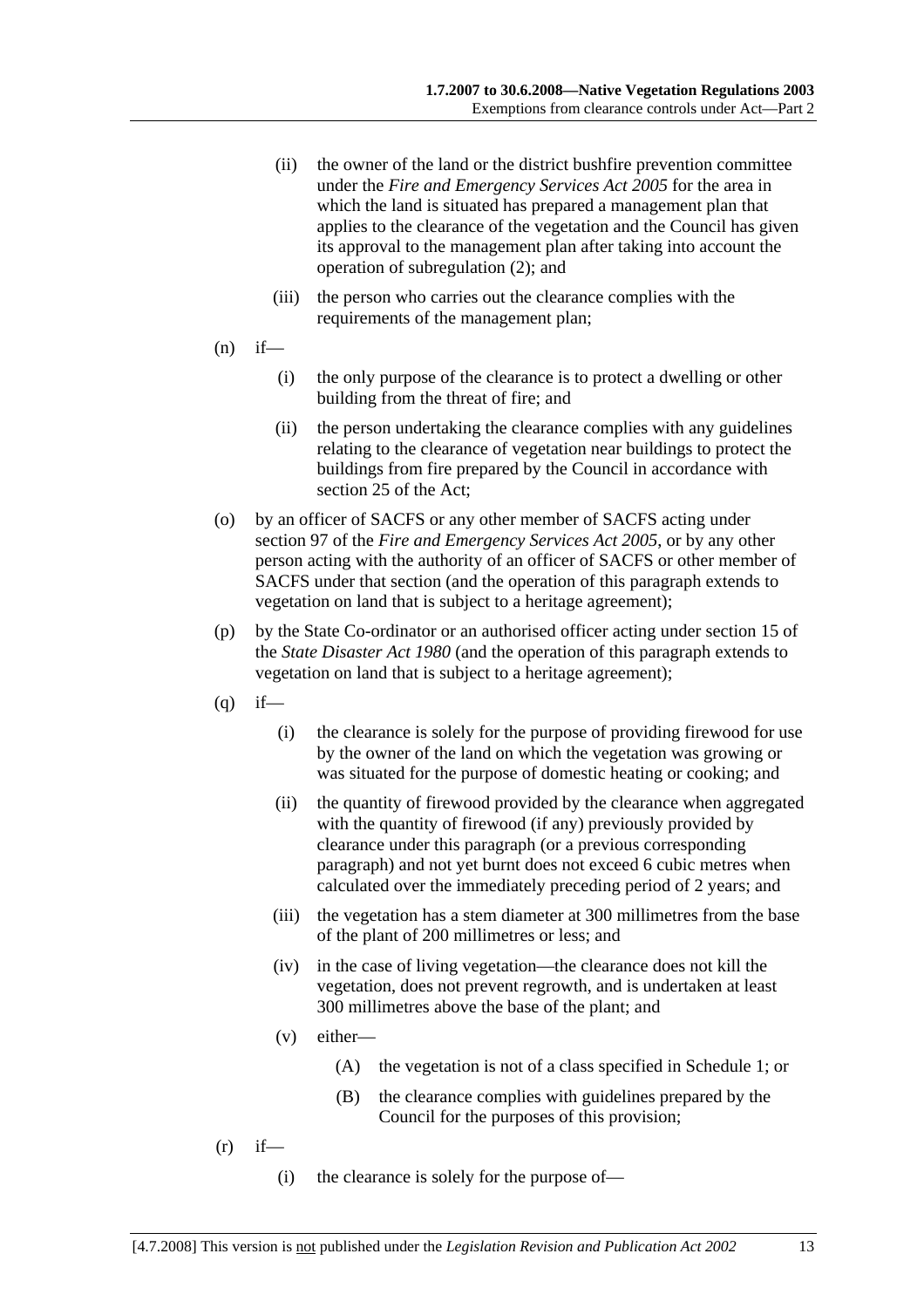- (A) providing fence posts for the construction of permanent fencing on the land on which the vegetation was growing or was situated (or on other land owned by the owner of the land on which the vegetation was growing or was situated) for the purpose of controlling access by people or the movement of animals and is consistent with practices undertaken on the land over the immediately preceding period of 25 years; or
- (B) repairing an existing fence on the land on which the vegetation was growing or was situated (or on the other land owned by the owner of the land on which the vegetation was growing or was situated) for the purpose of controlling access by people or the movement of animals; and
- (ii) the quantity of fence posts provided by the clearance when aggregated with the quantity of fence posts (if any) previously provided by clearance under this paragraph (or a previous corresponding paragraph) and not yet used does not exceed the quantity required by the plans the owner has when the clearance occurs for the construction of fencing on his or her land in the period of 2 years from the time of clearance; and
- (iii) the vegetation has a stem diameter at 300 millimetres from the base of the plant of 200 millimetres or less; and
- (iv) in the case of living vegetation—
	- (A) the vegetation was growing on land subject to a pastoral lease under the *Pastoral Land Management and Conservation Act 1989* the terms of which explicitly provide that vegetation on the land may be cleared for the sole purpose of providing fence posts; or
	- (B) the clearance does not kill the vegetation, does not prevent regrowth and is undertaken at least 300 millimetres above the base of the plant; and
- (v) the clearance has been undertaken in accordance with a management plan that has been approved by the Council; and
- (vi) either—
	- (A) the vegetation is not of a class specified in Schedule 1; or
	- (B) the clearance complies with guidelines prepared by the Council for the purposes of this provision;
- (s) if the clearance is for the purpose of providing a strip of cleared land of not more than 5 metres in width on either side or both sides of an existing fence or of a fence in the course of construction to provide access for the purpose of maintaining or establishing the fence and—
	- (i) the fence is reasonably required to control access by people or the movement of animals; and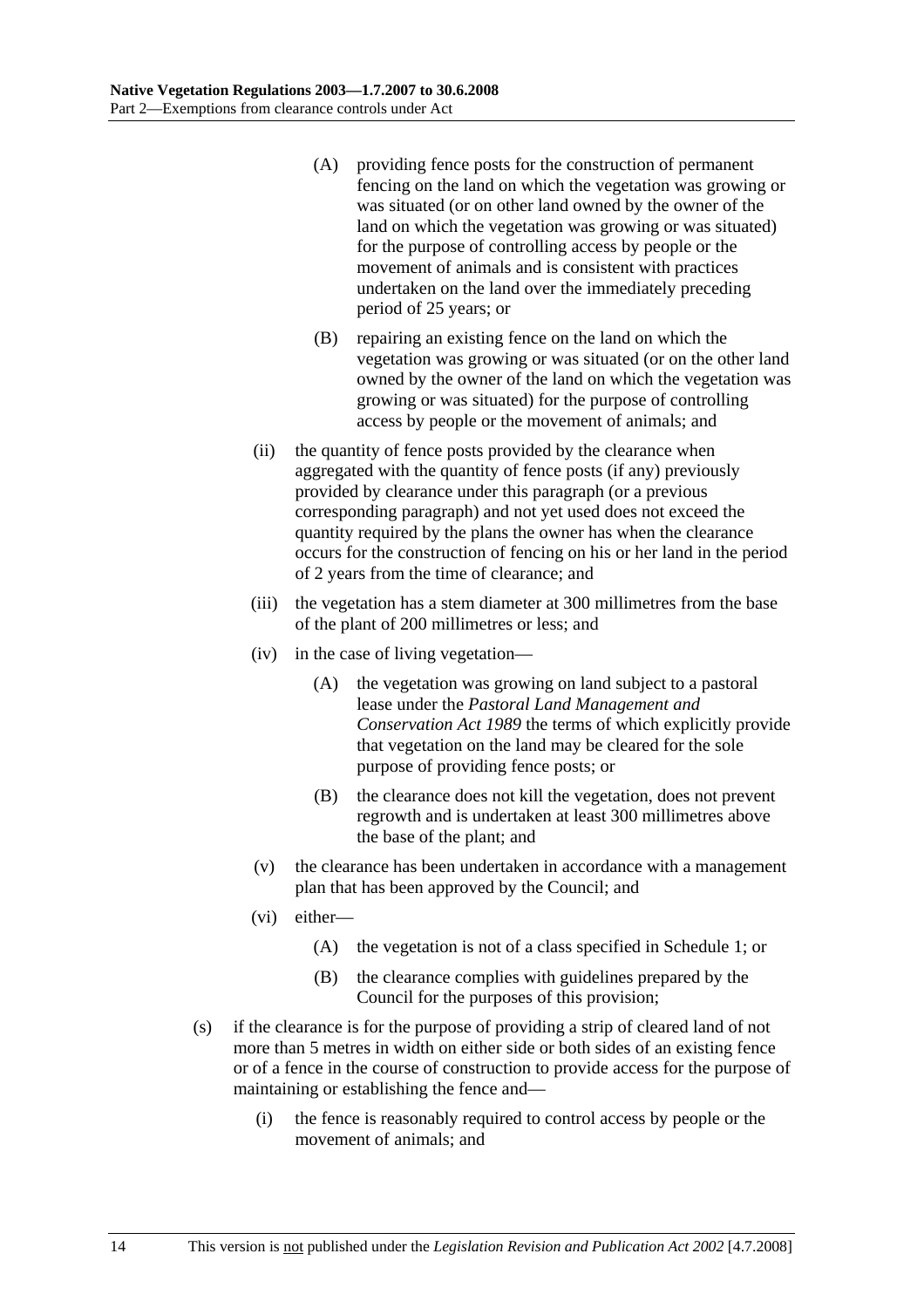- (ii) the clearance is required to give reasonable access to the fence and is limited to the extent reasonably required to achieve that access; and
- (iii) there is no other practicable alternative (including, in the case of a new fence, to the position of the fence) that would involve no clearance or the clearance of less vegetation or the clearance of vegetation that is less significant or (if relevant) the clearance of vegetation that has been degraded to a greater extent than the vegetation proposed to be cleared,

(and the operation of this paragraph extends to vegetation on land that is subject to a heritage agreement but does not apply to vegetation on a road reserve);

- (t) if the clearance is for the purpose of establishing or maintaining an existing track that is not more than 5 metres in width for use by vehicles having at least 4 wheels and—
	- (i) the track is reasonably required to provide access; and
	- (ii) the clearance is limited to the extent reasonably required to achieve the relevant purpose; and
	- (iii) there is no other practicable alternative (including, in the case of a new track, to the position of the track) that would involve no clearance or the clearance of less vegetation or the clearance of vegetation that is less significant or (if relevant) the clearance of vegetation that has been degraded to a greater extent than the vegetation proposed to be cleared,

(but this paragraph does not apply to vegetation on a road reserve);

- (u) if the clearance is for the purpose of establishing or maintaining a walking track that is not more than 1 metre in width and—
	- (i) the track is used, or is genuinely expected to be used, by pedestrians; and
	- (ii) there is no other practicable alternative (including, in the case of a new track, to the position of the track) that would involve no clearance or the clearance of less vegetation or the clearance of vegetation that is less significant or (if relevant) the clearance of vegetation that has been degraded to a greater extent than the vegetation proposed to be cleared; and
	- (iii) the person undertaking the clearance complies with any guidelines determined or approved by the Council for the purposes of this provision,

(but this paragraph does not apply to vegetation on a road reserve);

(v) if the clearance is for a fuel break for fire-control purposes and—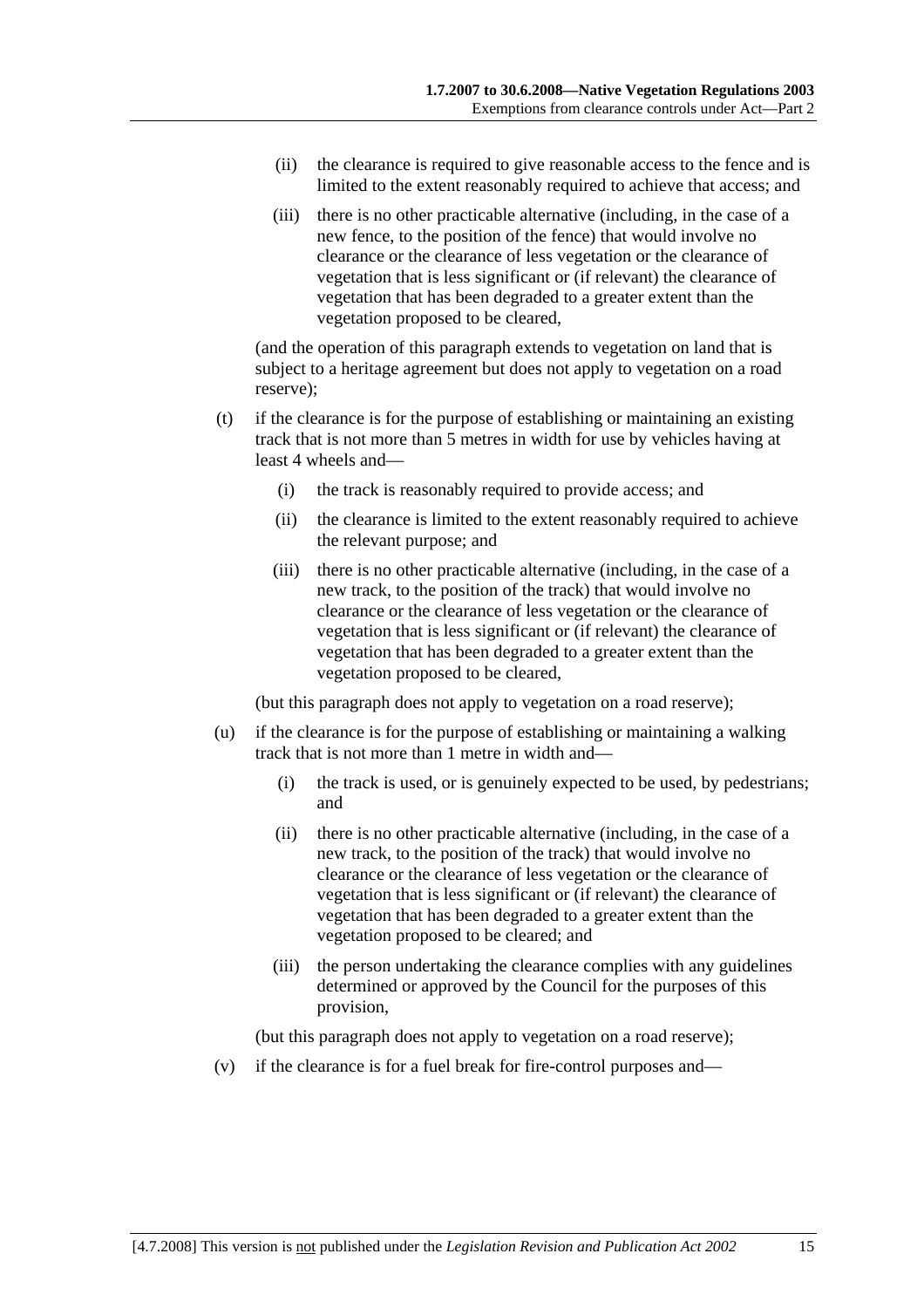- (i) the fuel break is not more than 5 metres in width or such lesser width that when added to the width of adjacent land that is cleared (or sufficiently cleared) for fuel break purposes or is the subject of consent granted by the Council for clearance to an extent that is sufficient for fuel break purposes is not more than 5 metres in width and the fuel break is along an existing fence-line (and within 5 metres of the fence); or
- (ii) the fuel break is not more than 7.5 metres in width or such lesser width that when added to the width of adjacent land that is cleared (or sufficiently cleared) for fuel break purposes is not more than 7.5 metres in width and—
	- (A) the fuel break is on the boundary between land owned by different persons; and
	- (B) all, or a substantial part, of the vegetation to be cleared is part of an area of a mallee scrub community that is the subject of a declaration by the Council under subregulation (7) that is in force; and
	- (C) where the full width of the fuel break or of any part of it is within the area referred to in subsubparagraph (B), the distance of all points on the lateral boundaries of the fuel break, or that part of it that is within the area, is at least 100 metres from every point on the boundaries of the area; or
- (iii) the fuel break is not more than 15 metres in width or such lesser width that when added to the width of adjacent land that is cleared (or sufficiently cleared for fuel break purposes) is not more than 15 metres in width and—
	- (A) the fuel break is situated on a property the sole use, or one of the principal uses, of which is primary production; and
	- (B) the purpose of the fuel break is to protect that property; and
	- (C) the fuel break is situated within the area of a rural council as defined in the *Fire and Emergency Services Act 2005* and the district bushfire prevention committee established under the *Fire and Emergency Services Act 2005* for that area has given its consent to the clearance after taking into account the operation of subregulations  $(3)$ ,  $(4)$  and  $(5)$ ; and
	- (D) the clearance is at least 200 metres from another fuel break cleared under this paragraph (other than a fuel break that runs at right-angles, or approximately at right-angles, to the fuel break that is being cleared), and the clearance complies with any guidelines prepared by the Council for the purposes of this subparagraph,

(but this paragraph does not apply to vegetation on a road reserve);

(w) if the clearance is for a fuel break for fire-control purposes and—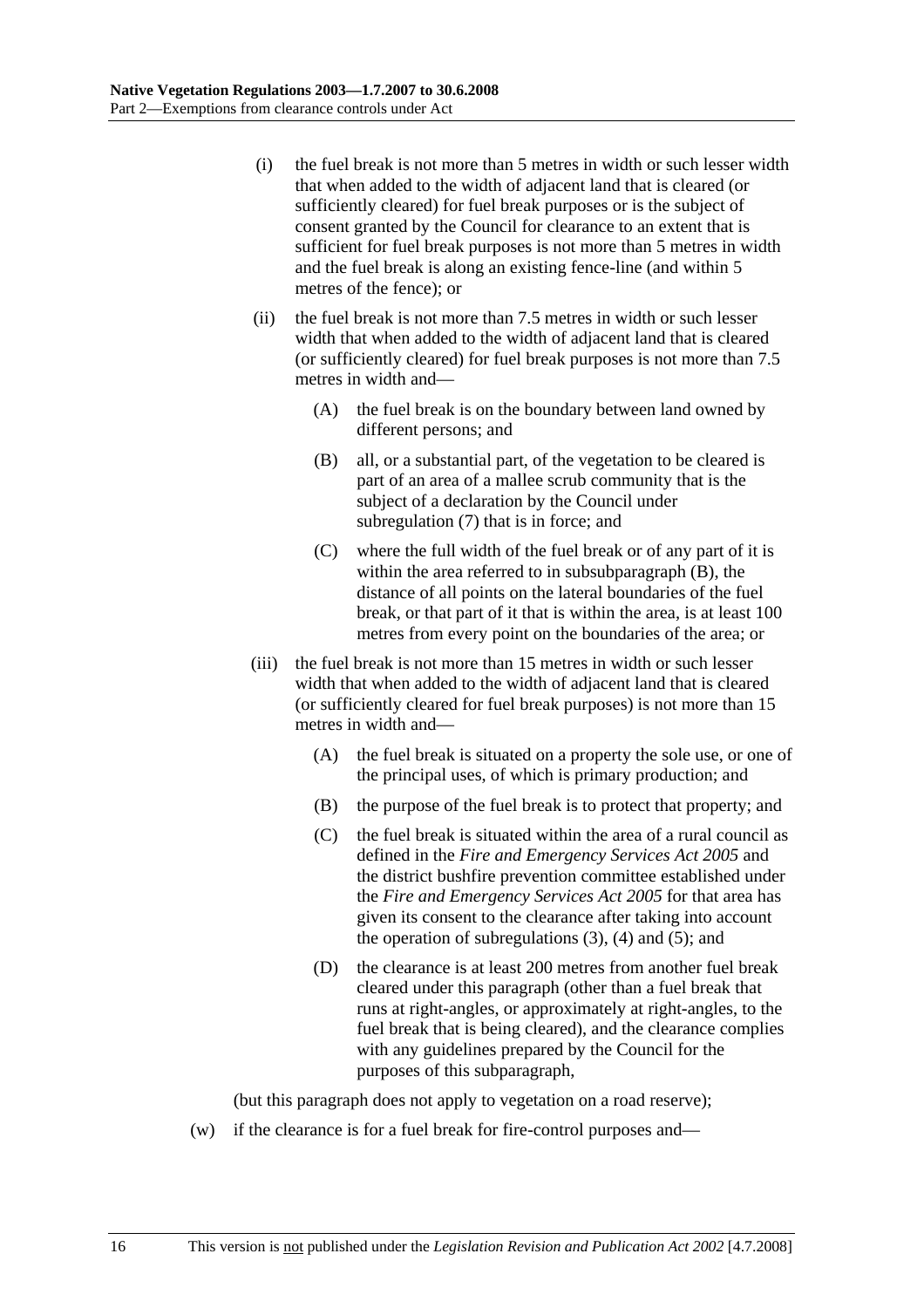- (i) the owner of the land on which the vegetation is growing or the district bushfire prevention committee under the *Fire and Emergency Services Act 2005* for the area in which the land is situated has prepared a management plan that applies to the clearance of the vegetation and the Council has given its approval to the management plan; and
- (ii) the person undertaking the clearance does so in accordance with the management plan,

(but this paragraph does not apply to vegetation on a road reserve);

- (x) by, or on behalf of, a district bushfire prevention committee under the *Fire and Emergency Services Act 2005* if—
	- (i) the vegetation is growing on a road reserve; and
	- (ii) the local council for the area (if any) has consented to the clearance; and
	- (iii) the person undertaking the clearance complies with a management plan approved by the Council or, if no such plan has been approved, with any guidelines prepared by the Council in accordance with section 25 of the Act relating to the clearance:
- (y) by, or on behalf of, a local council if—
	- (i) the vegetation is growing on a road reserve in the area of the council; and
	- (ii) the person undertaking the clearance complies with a management plan relating to the clearance prepared by the local council and approved by the Council or, if no such plan has been prepared and approved, with any guidelines prepared by the Council in accordance with section 25 of the Act relating to the clearance;
- (z) by, or on behalf of, a rural council as defined in the *Fire and Emergency Services Act 2005* for a fuel break for fire-control purposes if—
	- (i) the fuel break is not more than 5 metres in width or such lesser width that when added to the width of adjacent land that is cleared (or is sufficiently cleared for fuel break purposes) is not more than 5 metres in width and—
		- (A) the vegetation is on a reserve (other than a road reserve) vested in the council or the care, control and management of which is vested in the council; and
		- (B) the purpose of the fuel break is to protect the reserve; and
		- (C) the fuel break will be bounded on one side by a boundary of the reserve or will be situated on both sides of a boundary of the reserve; and
		- (D) the person undertaking the clearance complies with a management plan relating to the clearance prepared by the rural council and approved by the Council; or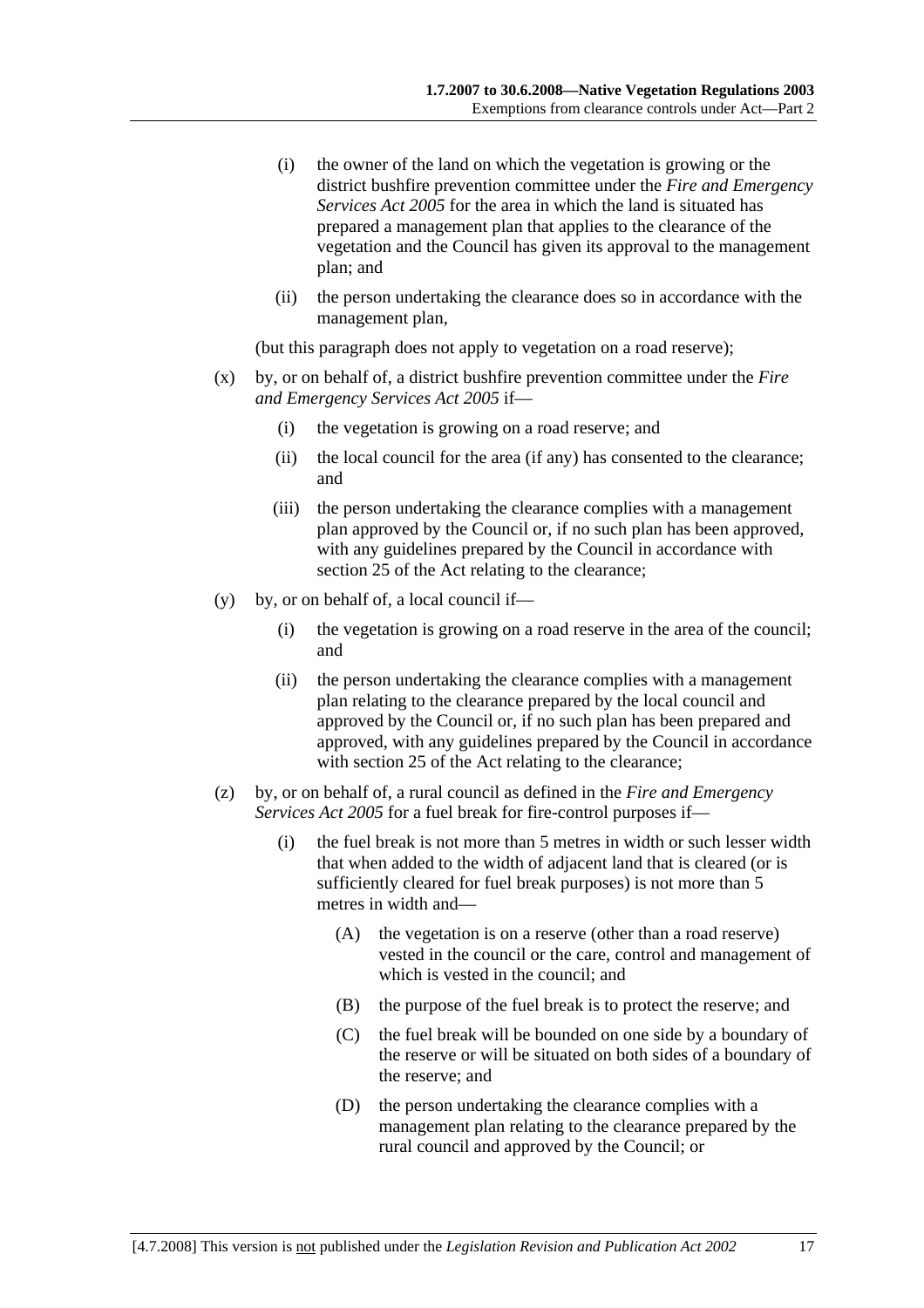- (ii) the fuel break is not more than 15 metres in width or such lesser width that when added to the width of adjacent land that is cleared (or is sufficiently cleared for fuel break purposes) is not more than 15 metres in width and—
	- (A) the district bushfire prevention committee established under the *Fire and Emergency Services Act 2005* for that area has given its consent to the clearance after taking into account the operation of subregulations  $(3)$ ,  $(4)$  and  $(5)$ ; and
	- (B) the person undertaking the clearance complies with guidelines prepared by the Council for the purposes of this subparagraph;

 $(za)$  if—

- (i) the clearance is for fire prevention or fire protection purposes in a reserve constituted under the *National Parks and Wildlife Act 1972* or in a wilderness protection zone or area constituted under the *Wilderness Protection Act 1992*; and
- (ii) the clearance is undertaken in accordance with a standard operating procedure determined or approved by the Council for the purposes of this provision;
- (zb) if the clearance comprises the taking of—
	- (i) a specimen; or
	- (ii) a cutting for propagation; or
	- (iii) such part of a plant as is required in order to obtain the seeds of the plant,

and does not cause substantial damage to the plant;

- $(zc)$  if—
	- (i) the clearance is incidental to exploratory operations authorised under the *Mining Act 1971* or the *Petroleum Act 2000*; and
	- (ii) the clearance is undertaken in accordance with accepted industry environmental management practices for facilitating the regrowth of native vegetation, recognised by the Council for the purposes of this subparagraph; and
	- (iii) there is no other practicable alternative that would involve no clearance or the clearance of less vegetation or the clearance of vegetation that is less significant or (if relevant) the clearance of vegetation that has been degraded to a greater extent than the vegetation proposed to be cleared,

- $(zd)$  if—
	- (i) the clearance is incidental to operations authorised under the *Mining Act 1971* or the *Petroleum Act 2000*; and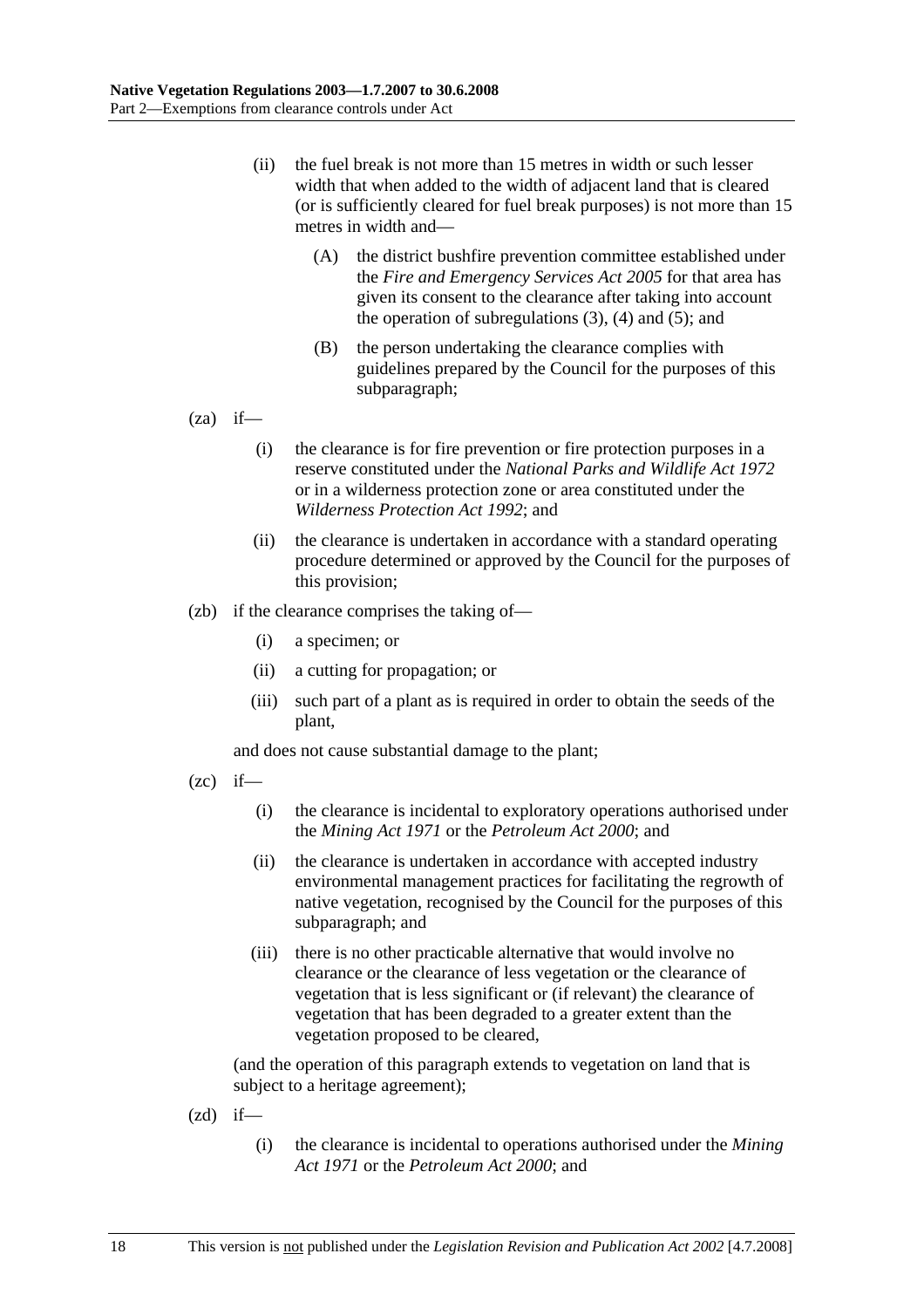$(ii)$ 

- (A) in the case of operations authorised under the *Mining Act 1971*, the clearance is undertaken in accordance with a management plan under that Act and the Council has signified that, as a result of work undertaken in accordance with that plan, there will be a significant environmental benefit on the site of the operations or within the same region of the State, or the person undertaking the operations has, on application to the Council to proceed with clearing the vegetation in accordance with this provision, made a payment into the Fund of an amount considered by the Council to be sufficient to achieve a significant environmental benefit in the manner contemplated by section 21(6) of the Act; and
- (B) in the case of operations authorised under the *Petroleum Act 2000*, the clearance is undertaken in accordance with a statement of environmental objectives under that Act and the Council has signified that, as a result of work undertaken in accordance with that statement, there will be a significant environmental benefit at the site of the operations or within the same region of the State, or the person undertaking the operations has, on application to the Council to proceed with clearing the vegetation in accordance with this provision, made a payment into the Fund of an amount considered by the Council to be sufficient to achieve a significant environmental benefit in the manner contemplated by section 21(6) of the Act,

- $(zda)$  if—
	- (i) the clearance is incidental to operations authorised before 25 August 2003 under the *Mining Act 1971* or the *Petroleum Act 2000*; and
	- (ii) the clearance—
		- (A) is clearance that is envisaged or authorised by or under a program or approval under the relevant Act; or
		- (B) is clearance that would reasonably be expected to have been required under the authorisation under the relevant Act taking into account the circumstances that existed immediately before 25 August 2003;
- (ze) if the clearance is incidental to mining operations at a private mine at which mining operations have not been discontinued for a period exceeding 12 months at any time after 21 November 1984 (and the operation of this paragraph extends to vegetation on land that is subject to a heritage agreement);
- $(zf)$  if—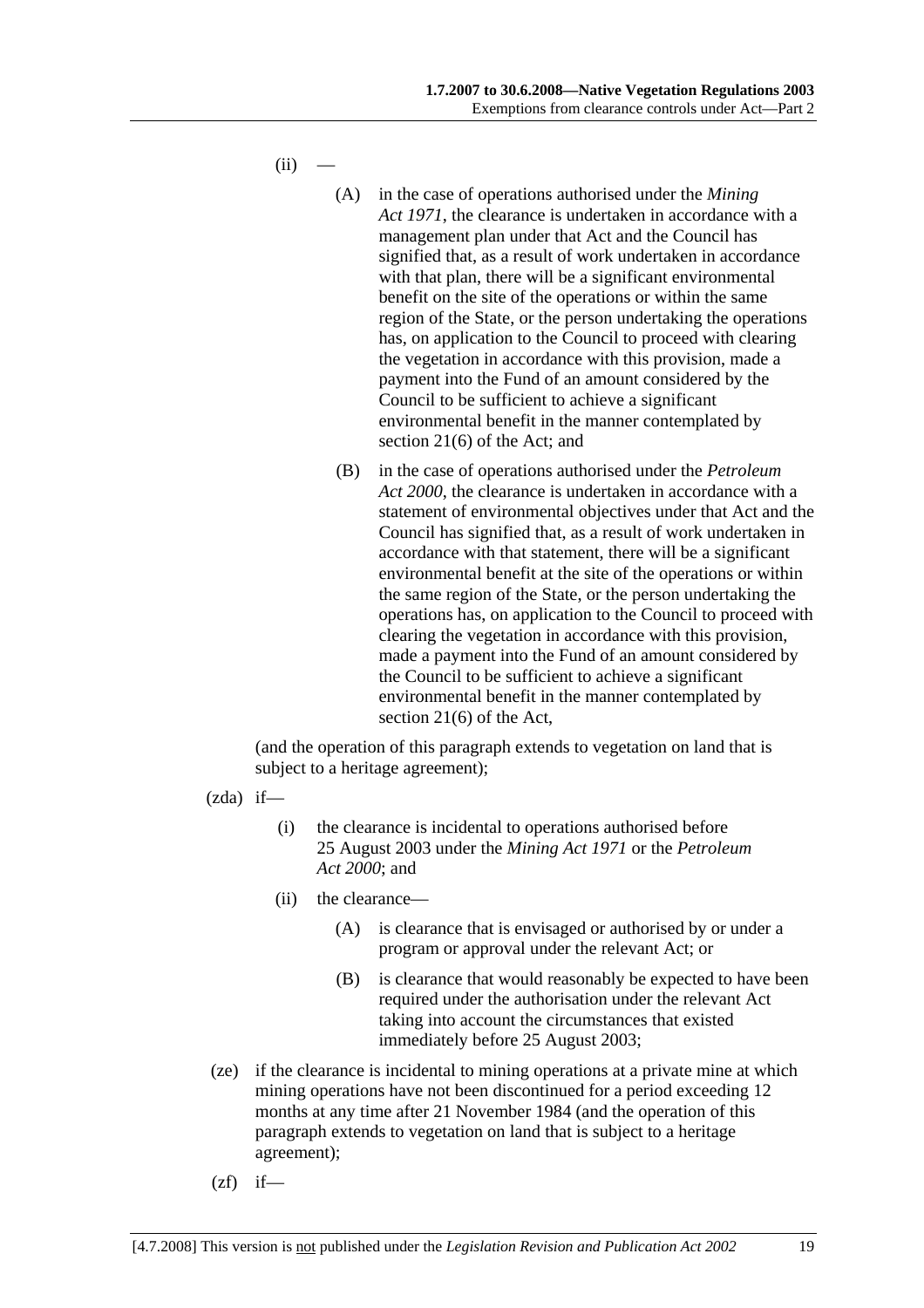- (i) the land on which the vegetation is situated has been used for cultivation, pasture or forestry within 5 years immediately before the proposed clearance occurs; and
- (ii) the clearance is necessary to maintain the land so that it can continue to be used for cultivation, pasture or forestry to the extent to which it had been used for that purpose within the immediately preceding 5 years; and
- (iii) the vegetation to be cleared consists only of plants or parts of plants that have grown or have regrown in the immediately preceding 5 years; and
- (iv) either—
	- (A) the vegetation has a stem diameter at the lowest point on the stem above ground level of 150 millimetres or less; or
	- (B) the vegetation is of the genus *Xanthorrhoea*;
- $(zfa)$  if—
	- (i) the vegetation to be cleared consists of plants that have regrown over a period of time after previous clearance undertaken in accordance with the provisions of the Act or these regulations; and
	- (ii) the land on which the vegetation is situated has been consistently used for agricultural purposes as part of a commercial enterprise since the land was lawfully cleared; and
	- (iii) the clearance is undertaken in accordance with a management plan that has been approved by the Council;
- $(zfb)$  if—
	- (i) the Council is satisfied (on the basis of information provided to the Council by the person seeking the benefit of this paragraph and such other information as the Council thinks fit)—
		- (A) that the vegetation to be cleared is situated on land that has been the subject of regional land degradation processes over a period of time and consists of plants that have grown on the land due to those processes; and
		- (B) that the land on which the vegetation is situated is being used, or has previously been used, for agricultural purposes but that use has been reduced or discontinued (as the case may be) due to the degradation; and
		- (C) that the clearance is being undertaken so as to enable the land to be used for agricultural purposes; and
	- (ii) the clearance is undertaken in accordance with a management plan that has been approved by the Council;
- $(2g)$  if—
	- (i) the native vegetation to be cleared comprises plants that are used, or are to be used, for grazing by domestic animals; and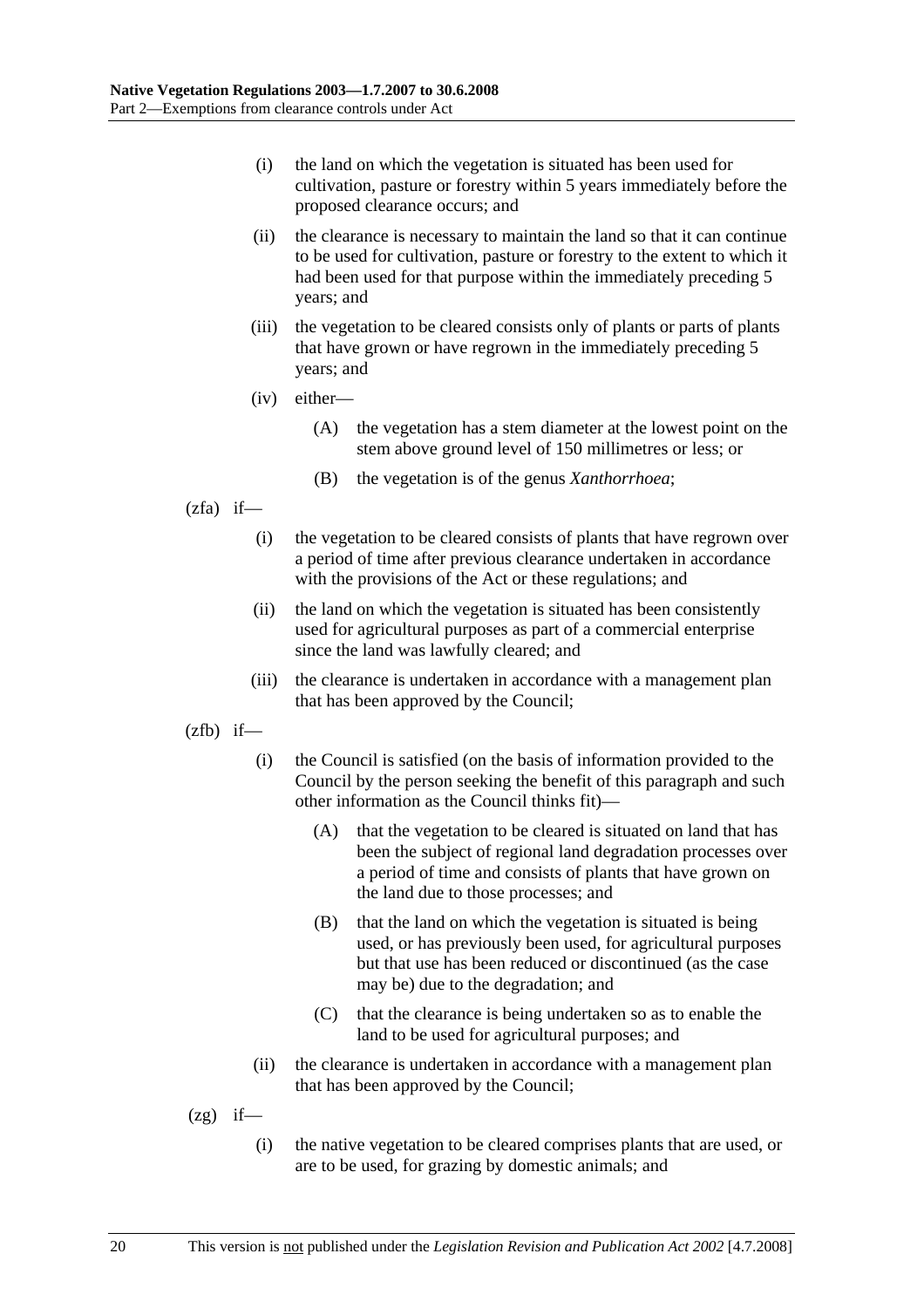- (ii) the purpose of the clearance is to maintain the value of the native vegetation for the purpose of pasture; and
- (iii) the clearance is in accordance with practices used during the previous 10 years on the land on which the vegetation is growing for the purpose of maintaining pasture; and
- (iv) the clearance is undertaken in accordance with a management plan that has been prepared by, or on behalf of, the owner of the land on which the vegetation is growing or by the soil conservation board for the soil conservation district in which the land is situated and has been approved by the Council;
- (zh) by grazing domestic stock on land in a manner and at a rate that will not cause permanent degradation of the native vegetation on the land but only if—
	- (i) the manner and rate of grazing is consistent with the manner in which, and the rate at which, the land has been grazed by domestic stock of the same species during the previous 10 years; or
	- $(ii)$
- (A) the owner of the land has prepared a management plan that applies to grazing of vegetation on the land by the relevant species of animal; and
- (B) the owner of the land has satisfied the Council that the management plan complies with guidelines that have been prepared by the Council in accordance with section 25 of the Act; and
- (C) the Council has given its approval to the management plan and, where the land on which the vegetation is growing is pastoral land, the Pastoral Board has also given its approval to the management plan; and
- (D) the grazing occurs in accordance with the management plan;
- (zi) if the purposes of the clearance is to preserve or enhance biological diversity and—
	- $(i)$ 
		- (A) the owner of the land has prepared a management plan that provides for monitoring the effects of the clearance; and
		- (B) the owner of the land has satisfied the Council that the management plan complies with guidelines that have been prepared by the Council in accordance with section 25 of the Act; and
		- (C) the Council has given its approval to the management plan; and
		- (D) the clearance is undertaken in accordance with the management plan; or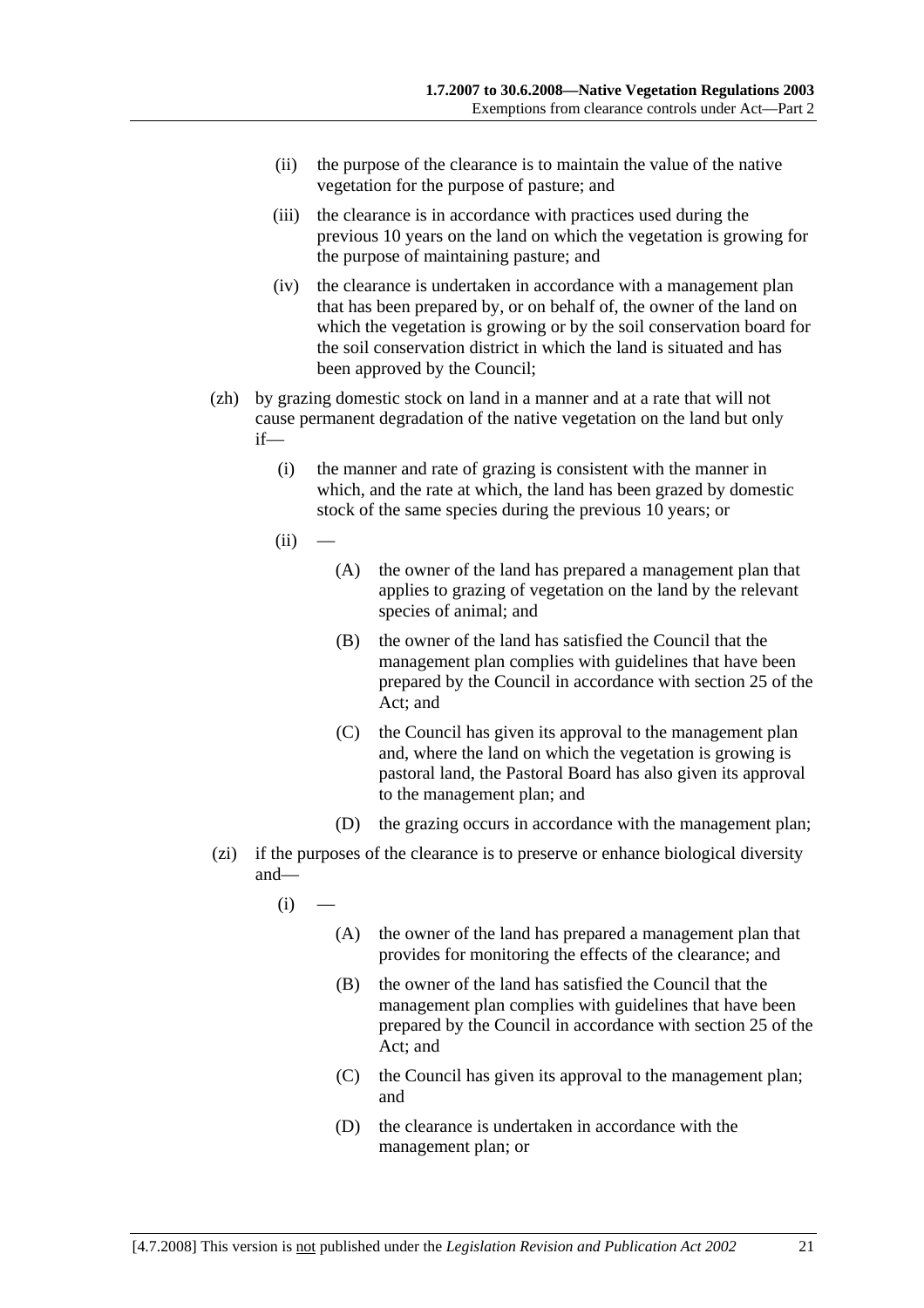(ii) the clearance is undertaken in accordance with guidelines that apply to the clearance that have been prepared by the Council in accordance with section 25 of the Act,

(and the operation of this paragraph extends to vegetation on land that is subject to a heritage agreement);

- (zj) if the vegetation is causing land management problems because it is detrimentally affecting other native vegetation, or is growing on land previously cleared of native vegetation, and—
	- $(i)$ 
		- (A) the owner of the land has prepared a management plan relating to the proposed clearance; and
		- (B) the owner of the land has satisfied the Council that the management plan complies with guidelines that have been prepared by the Council in accordance with section 25 of the Act; and
		- (C) the Council has given its approval to the management plan; and
		- (D) the clearance is undertaken in accordance with the management plan; or
	- (ii) the clearance is undertaken in accordance with guidelines that have been prepared by the Council in accordance with section 25 of the Act;
- $(zk)$  if—
	- (i) it is not reasonably practicable to comply with an obligation under the *Natural Resources Management Act 2004* to destroy or control animals or plants without at the same time destroying, damaging or otherwise clearing native vegetation; and
	- (ii) the person undertaking the clearance complies with guidelines relating to the clearance prepared by the Council in accordance with section 25 of the Act,

(and the operation of this paragraph extends to vegetation on land that is subject to a heritage agreement but does not apply to vegetation on a road reserve);

- $(zl)$  if—
	- (i) the land on which the vegetation is situated is in the County of Cardwell or within the hundreds of Stirling, Willalooka, Duffield, Landseer, Peacock, Marcollat, Minecrow, Woolumbool, Townsend, Lochaber, Murrabinna, Spence or Joyce; and
	- (ii) the clearance is to provide cleared land—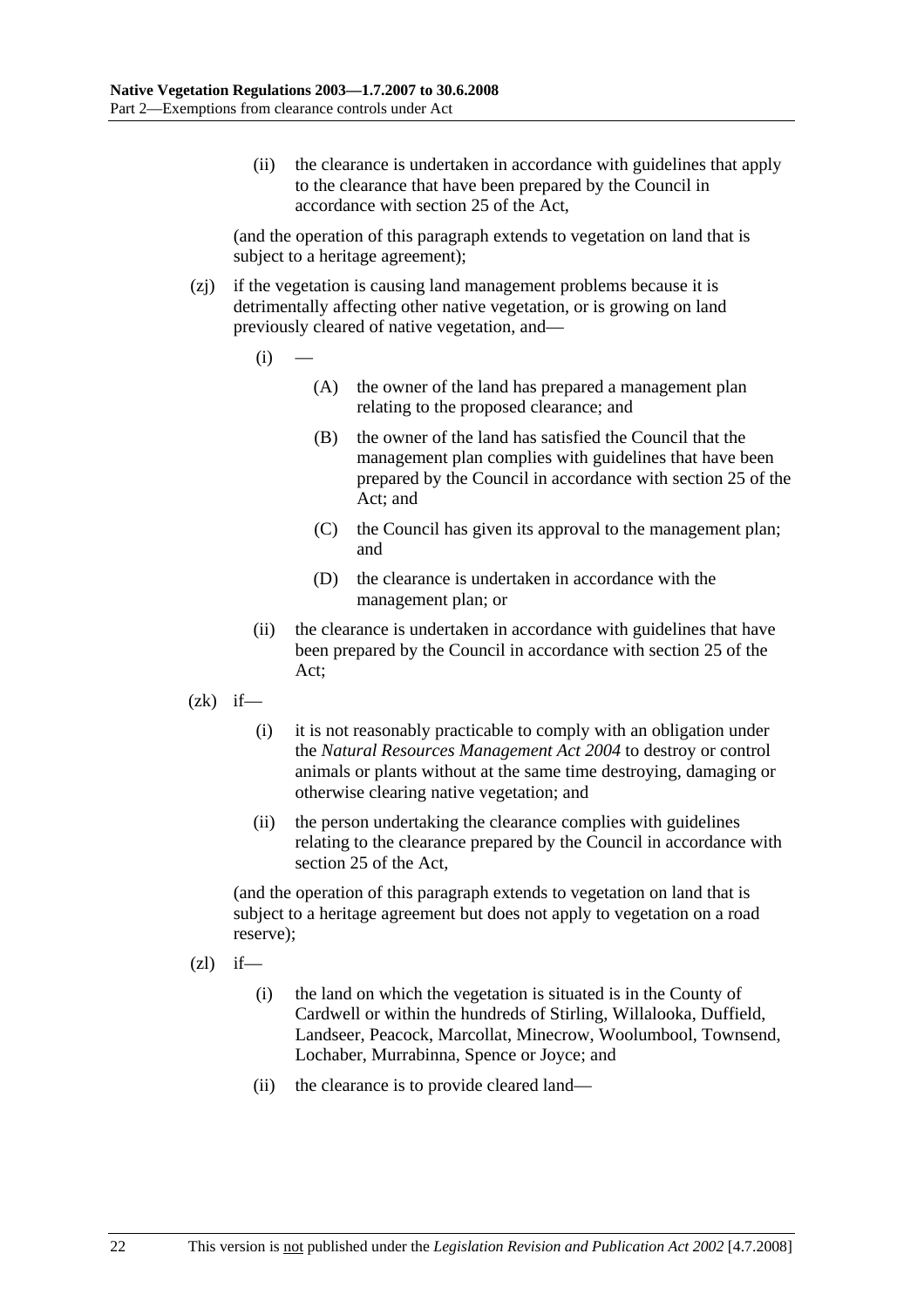- (A) for the purposes of the construction or maintenance of water management works within the meaning of the *South Eastern Water Conservation and Drainage Act 1992* by, or on behalf of, the South Eastern Water Conservation and Drainage Board pursuant to section 34 of that Act; or
- (B) for the purposes of the implementation of the Project under the *Upper South East Dryland Salinity and Flood Management Act 2002* by, or on behalf of, the relevant Minister under that Act; and
- (iii) the Board, the relevant Minister or a person acting on behalf of the Board or that Minister has prepared a management plan in relation to the clearance of the vegetation and the Native Vegetation Council has given its approval to the plan; and
- (iv) the clearance is undertaken in accordance with the management plan;
- $(zm)$  if—
	- (i) the land on which the vegetation is situated is in the County of Flinders or Robinson; and
	- (ii) the clearance is necessary to preserve or augment an underground water supply of a city or town; and
	- (iii) the clearance has been requested by the local council; and
	- (iv) the owner of the land or the person who has the care, control and management of the land has prepared a management plan in relation to the clearance of the vegetation and the Native Vegetation Council has given its approval to the plan; and
	- (v) the clearance is undertaken in accordance with the management plan.
- (1a) For the purposes of subregulation (1)(d), **infrastructure** includes, unless the contrary intention appears—
	- (a) flood mitigation works;
	- (b) an airstrip;
	- (c) a shipping channel.
- (1b) For the purposes of subregulation (1)(da), the Council must ensure that guidelines are prepared in accordance with the procedures that apply to guidelines under section 25 of the Act.
- (1c) For the purposes of subregulation  $(1)(k)$  and  $(ka)$ , an indication of support from SACFS for the clearance of vegetation may only be given by a person who has been specifically authorised by an instrument in writing to act on behalf of SACFS under these regulations.
- (2) For the purposes of paragraph (m) of subregulation (1), the Council must, when considering a management plan under that paragraph, have regard to the following:
	- (a) the need to protect people and property; and
	- (b) the need to preserve vegetation for such of the reasons set out in paragraphs (a) to (l) (inclusive) of Schedule 1 of the Act as are applicable; and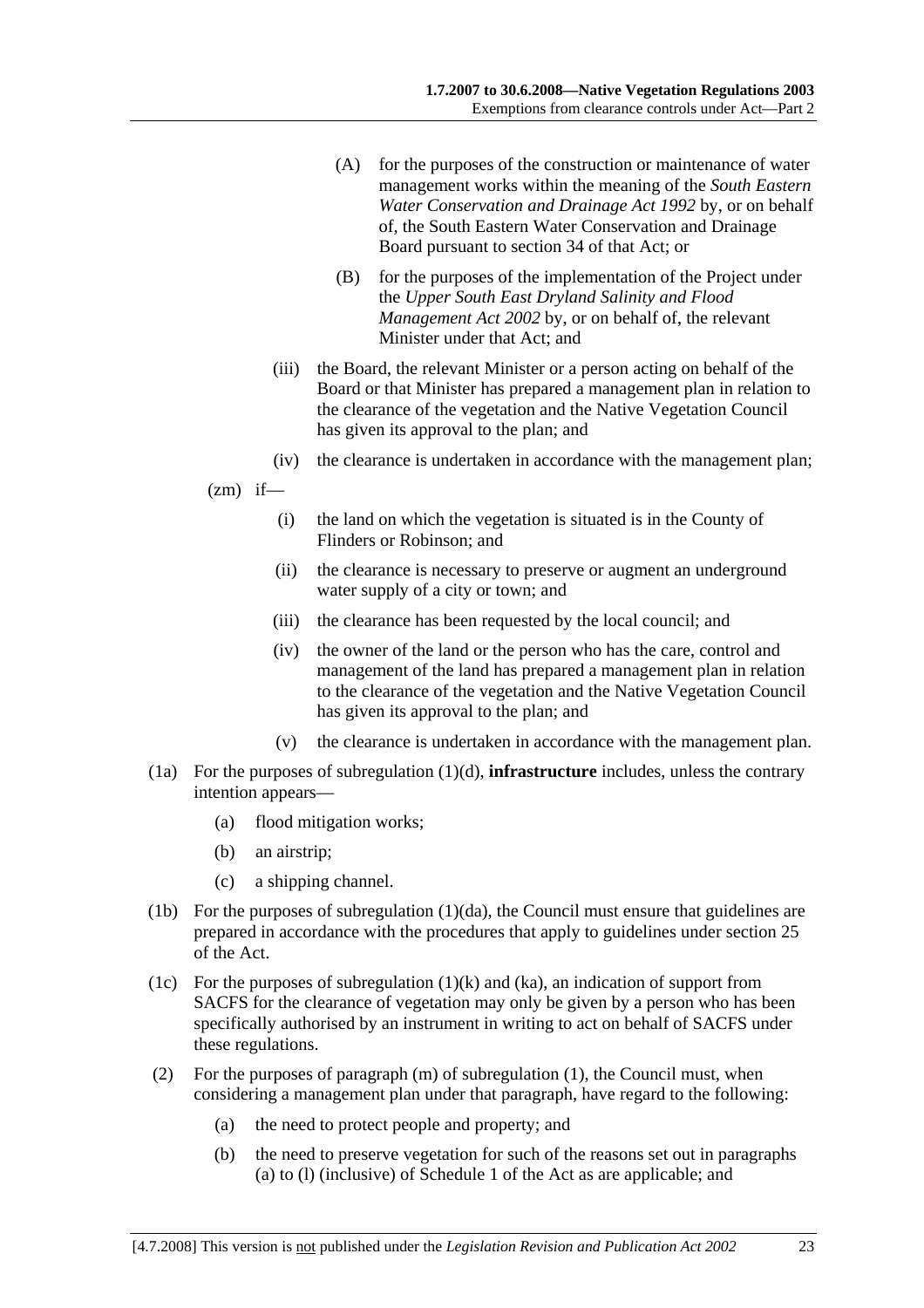- (c) if the Council is of the opinion that there is more than one effective method of clearing native vegetation in the relevant circumstances, the need for the person undertaking the clearance to use the method of clearance that will cause the least environmental damage.
- (2a) The Council must, before deciding on whether to approve a management plan under subregulation  $(1)(m)$  or  $(w)$  that relates to native vegetation within the River Murray Floodplain Area—
	- (a) consult the Minister to whom the administration of the *River Murray Act 2003* is committed; and
	- (b) comply with the Minister's directions (if any) in relation to the matter (including a direction that an approval not be given, or that if it is to be given, then it be subject to conditions specified by the Minister).
- (3) The decision of a district bushfire prevention committee to consent to the proposed clearance of land under subregulation  $(1)(v)(iii)(C)$  or  $(z)(ii)(A)$  must be made in accordance with guidelines relating to the clearance of native vegetation for firecontrol purposes in the committee's area adopted by the Council under section 25 of the Act.
- (4) If relevant guidelines have not been adopted by the Council, the district bushfire prevention committee must, when making its decision, have regard to the following:
	- (a) the need to protect land used for primary production; and
	- (b) the need to preserve the vegetation for such of the reasons set out in paragraphs (a) to (k) (inclusive) of Schedule 1 of the Act as are applicable.
- (5) If a district bushfire prevention committee is of the opinion that there is more than one effective method of clearing native vegetation in the circumstances of an application for its consent under subregulation  $(1)(v)(iii)(C)$  or  $(z)(ii)(A)$ , it must, if it gives its consent to the clearance and subject to any relevant guidelines adopted by the Native Vegetation Council, direct the applicant to use the method of clearance that will cause the least environmental damage.
- (6) A committee's consent to clearance under subregulation  $(1)(v)(iii)(C)$  or  $(z)(ii)(A)$  is subject to—
	- (a) a condition that the applicant comply with a direction (if any) given to the applicant under subregulation (5); and
	- (b) such other conditions as the committee imposes.
- (7) The Council may, by notice in the Gazette, declare that subparagraph (ii) of paragraph (v) of subregulation (1) applies in relation to an area of a mallee scrub community identified in the notice and may, by subsequent notice in the Gazette, vary or revoke such a declaration.
- (8) A management plan under subregulation  $(1)(zfa)$  must make express provision for a review of the operation of the management plan to be conducted from time to time.
- (9) The Council must, in considering whether the requirements of subregulation (1)(zfb)(i) have been satisfied in a particular case, seek and consider the advice of the regional NRM board for the NRM region where the relevant land is situated.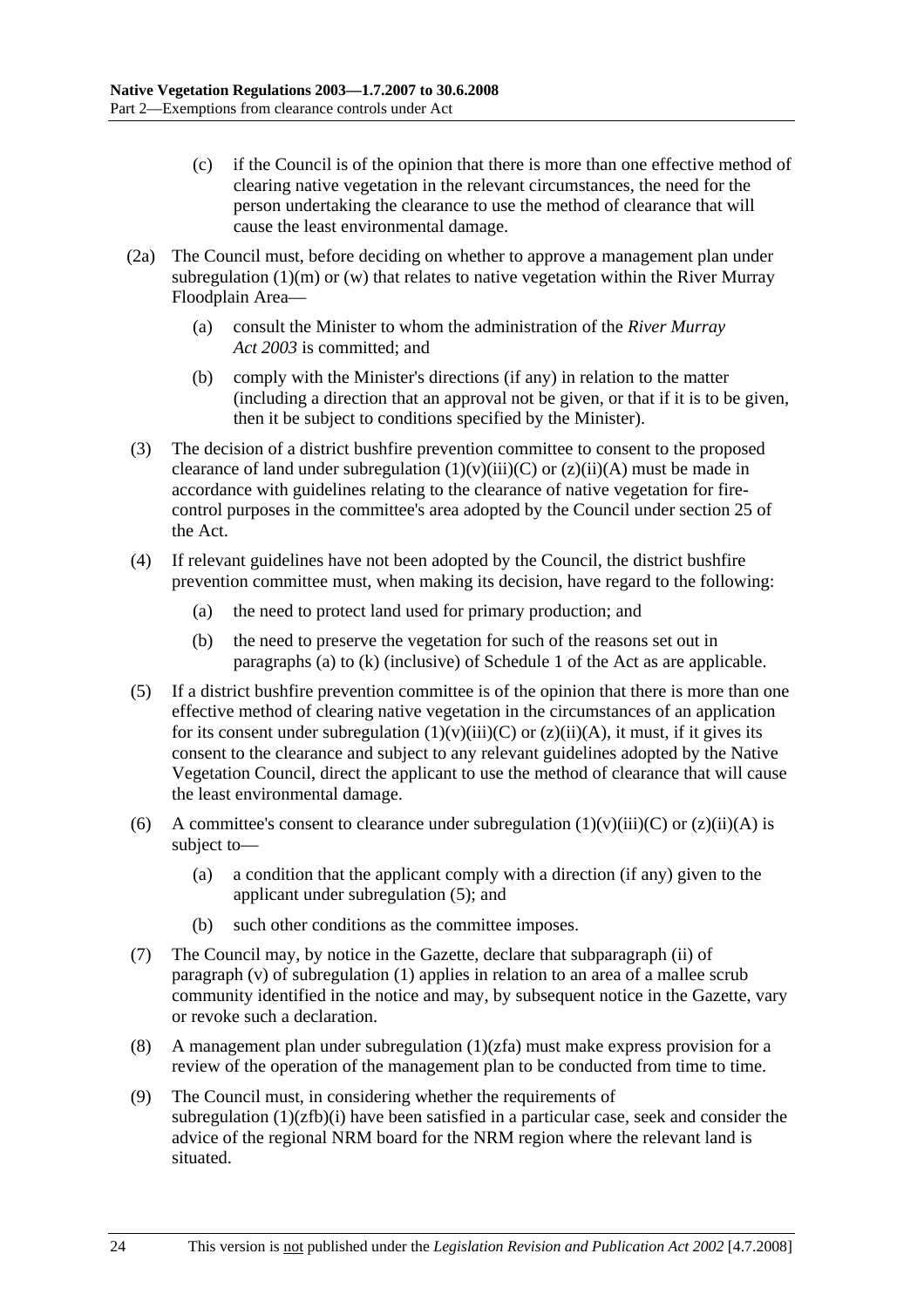- (10) The Council may, in determining whether there is a practicable alternative to a particular course of action under consideration under this regulation, take into account the cost of any alternative.
- (11) For the purposes of this regulation (and without limiting any other provision), the Council may—
	- (a) require a person seeking the benefit of this regulation for a particular purpose to provide to the Council such information as the Council may reasonably require to determine the matter;
	- (b) direct that any information to be provided to the Council be in a form determined by the Council (after consulting with any relevant person as the Council thinks fit);
	- (c) direct that a person comply with any other requirement determined by the Council (including a requirement as to the form or content of any plan or other document).

### **6—Restrictions on clearance of native vegetation**

- (1) Native vegetation may not be cleared pursuant to regulation  $5(1)(k)$  if—
	- (a) the vegetation is situated within any of the following areas:
		- (i) sections 13, 135, 136, 224, 225, 227, 228, 229, 230, 285, 368, 492, 512, 530 and D in the Hundred of Waterhouse;
		- (ii) part sections 13, 30, 223 and 225 that are in the Hundred of Waterhouse;
		- (iii) that part of section 214 that is within the township of Robe;
		- (iv) that part of part section 369, Hundred of Waterhouse, that is east of Christine Drive and Lake Road; or
	- (b) the vegetation—
		- (i) consists of a tree (including a dead tree) where the diameter of the trunk of the tree at 300 millimetres from the base of the tree is 600 millimetres or more; and
		- (ii) is situated within the 1956 flood plain of the River Murray, other than where the vegetation is within the area of a city or township.
- (2) Native vegetation may not be cleared pursuant to regulation  $5(1)(a)$ ,  $(ab)$ ,  $(b)$ ,  $(i)$ ,  $(q)$ ,  $(r)$ , (s), (t), (u), (v) or (z) if—
	- (a) the clearance would be contrary to the requirements of a condition attached to a consent to clearance granted by the Council under the Act or by the Native Vegetation Authority under the repealed Act or of an order of a court under the Act or the repealed Act; or
	- (b) the vegetation was sown or planted in compliance with a condition attached to a consent to clearance granted by the Council under the Act or by the Native Vegetation Authority under the repealed Act or in compliance with an order of a court under the Act or the repealed Act.
- (2a) Native vegetation may not be cleared pursuant to regulation  $5(1)(t)$  or (u) if the vegetation is situated within the River Murray Floodplain Area.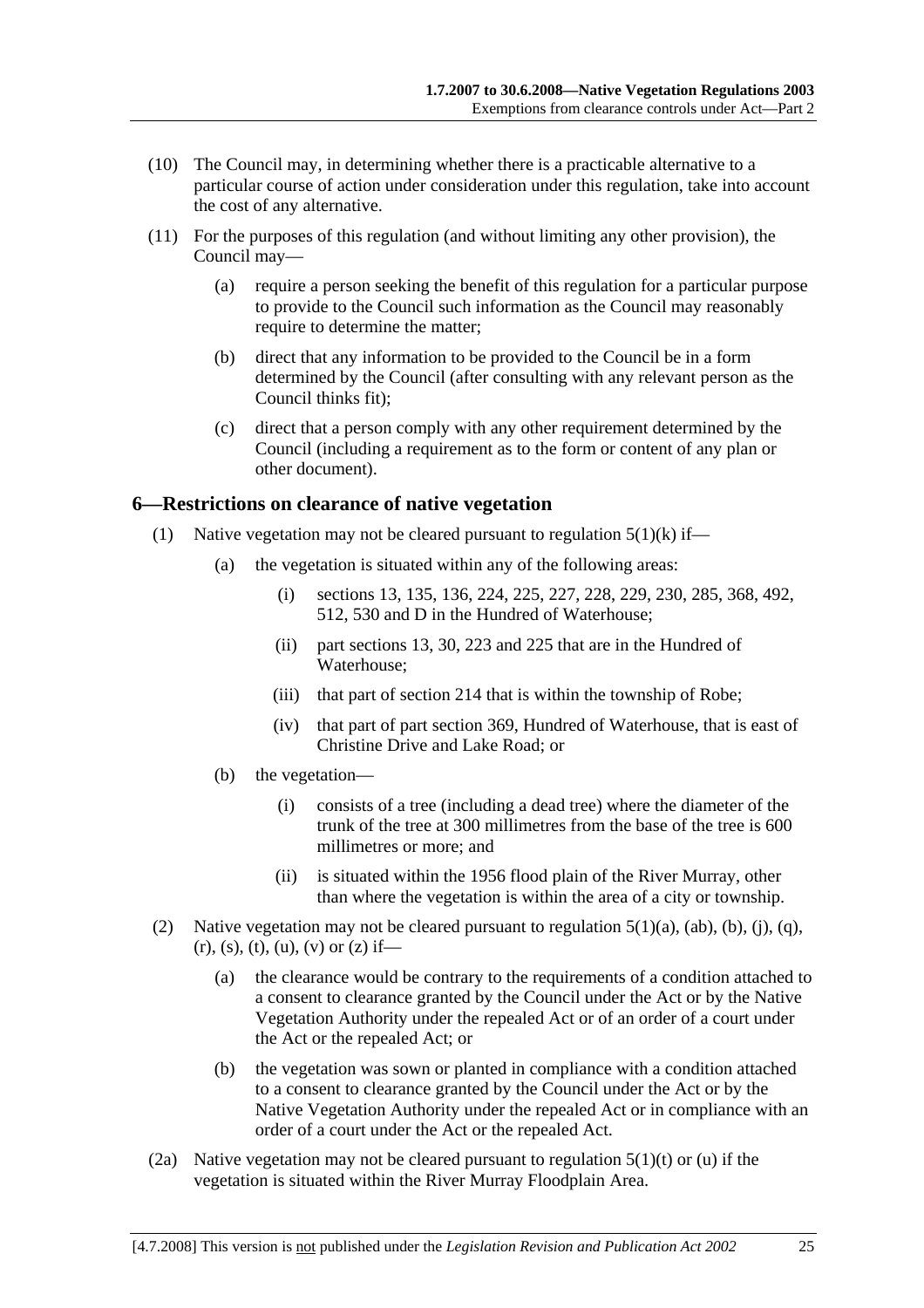(3) In this regulation—

*township* has the same meaning as in the *Local Government Act 1999*.

### **7—Compliance with management plan**

A person must not—

- (a) clear native vegetation in contravention of a management plan under regulation 5; or
- (b) fail to comply with the terms or requirements of regulation 5.

## **Part 3—Application for consent**

### **8—Application for consent**

- (1) For the purposes of section 28(3)(b)(iia) of the Act, the prescribed number of copies is 1.
- (2) For the purposes of section 28(3)(b)(iii) of the Act, the prescribed fee is \$448 plus the fee referred to in subregulation (3).
- (3) The fee payable by an applicant for consent to clear native vegetation for the preparation of the report referred to in section 28(3)(b)(iia) of the Act is the Minister's estimate of the reasonable cost of preparing a report of that kind determined after consultation with the Council.
- (4) The Council may remit payment of, or refund, the whole, or part, of a fee payable or paid in relation to an application (including a fee for a report under section 28(3)(b)(iia) of the Act).
- (5) For the purposes of section 28(5) of the Act, any agency, instrumentality, person or body approved by the Council as an entity that may prepare a report of the relevant kind is specified.

# **Part 4—Miscellaneous**

#### **9—Definition of native vegetation**

For the purposes of the Act and these regulations—

*native vegetation* includes a dead tree of a species indigenous to South Australia if—

- (a) the diameter of the trunk of the tree at 300 millimetres from the base of the tree is—
	- (i) in the case of a tree located on Kangaroo Island—300 millimetres or more;
	- (ii) in any other case—600 millimetres or more; and
- (b) the tree provides or has the potential to provide, or is a part of a group of trees or other plants (whether alive or dead) that provides, or has the potential to provide, a habitat for animals of a listed threatened species under the *Environment Protection and Biodiversity Conservation Act 1999* of the **Commonwealth**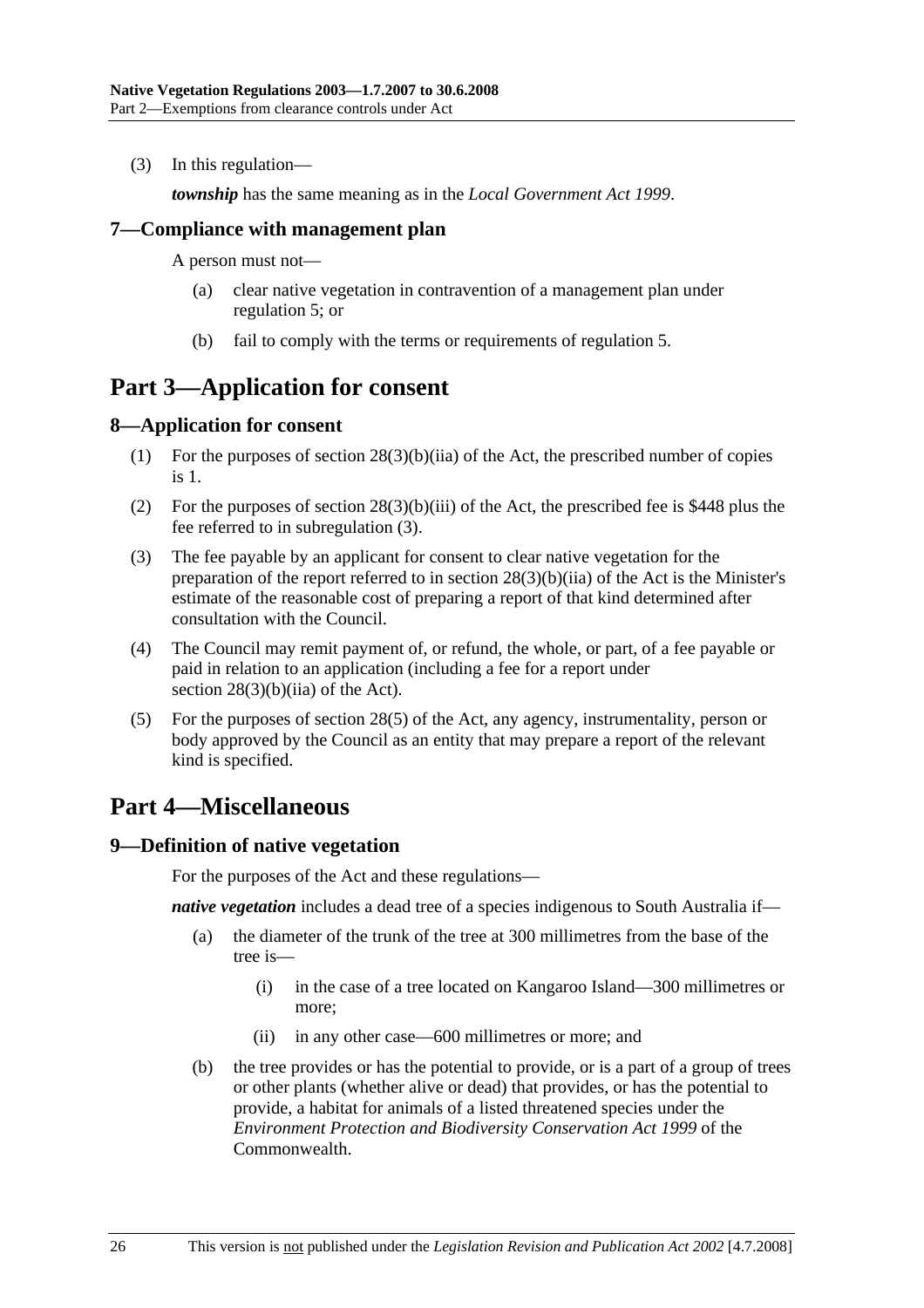### **10—Interest**

- (1) Interest accrues from the end of the period referred to in section 31D(4)(a) or 31E(6)(a) of the Act at the prime bank rate for the relevant financial year.
- (2) Interest accrues on unpaid interest at 6 monthly intervals from the end of the period referred to in subregulation (1).
- (3) In this regulation—

*prime bank rate* for a particular financial year means the corporate loan reference rate applied by the Commonwealth Bank of Australia for corporate lending on the first trading day of the Bank in that financial year.

### **11—Prescribed form (section 33C(8) of Act)**

For the purposes of section  $33C(8)$  of the Act, the form set out in Schedule 2 is prescribed.

#### **12—Service of notices**

Notice may be served under the Act on a land owner—

- (a) personally; or
- (b) by posting it to the land owner at the address of the land owner last known to the person or body serving the notice.

### **13—The Fund**

- (1) Money standing to the credit of the Fund on account of a payment into the Fund under Part 2 of these regulations must, as far as practicable, be used—
	- (a) to establish or regenerate native vegetation on land that is within the same region of the State as the land that is to be cleared by virtue of the exemption under that Part and that has been selected by the Council for that purpose after having regard to the Regional Biodiversity Plan or Plans (if any) approved by the Minister that apply within that region; and
	- (b) to preserve and maintain that vegetation once established or reinstated.
- (2) Other money standing to the credit of the Fund may be used or made available for any costs associated with research, promotional activities, investigations or other activities that, in the opinion of the Minister, will further the objects of the Act.

## **Schedule 1—Specified species of vegetation for the purposes of regulation 5(1)**

River red gum *Eucalyptus camaldulensis*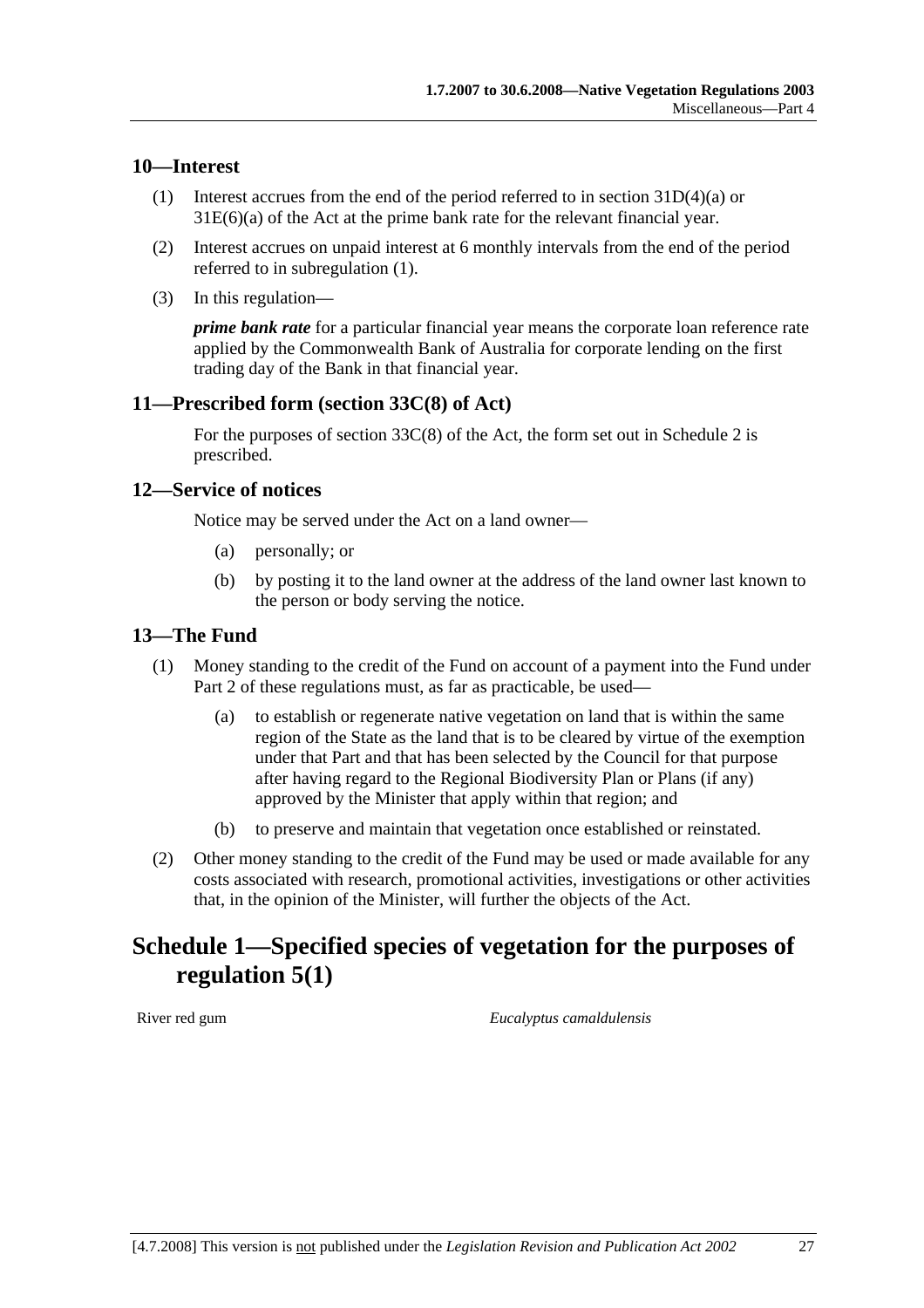# **Schedule 2—Notice under section 33C(8) of Act**

Native Vegetation Act 1991

#### Notice of information relating to a warrant

- Section 33C of the Native Vegetation Act 1991 provides for the issuing and execution of NOTE: a warrant in various cases. A warrant has been issued under the Act and the following information is provided in relation to this matter:
- The name of authorised officer executing the warrant is: 1.

This person is an authorised officer under the Native Vegetation Act 1991.

- This warrant was issued by the following magistrate:  $2.$
- This warrant was issued on  $3.$ 
	- ät a.m./p.m.
- The warrant authorises the following course of action: 4.

A warrant expires at the expiration of 1 month from the date of its issue.

A person may be guilty of an offence if he or she fails to comply with a requirement under the Act or hinders an authorised officer in the lawful exercise of a power under the Act. The maximum penalty for an offence is \$5 000. (A person is not required to answer any question if to do so might incriminate the person or make the person liable to a criminal penalty.)

(Authorised officer executing warrant)

(Date)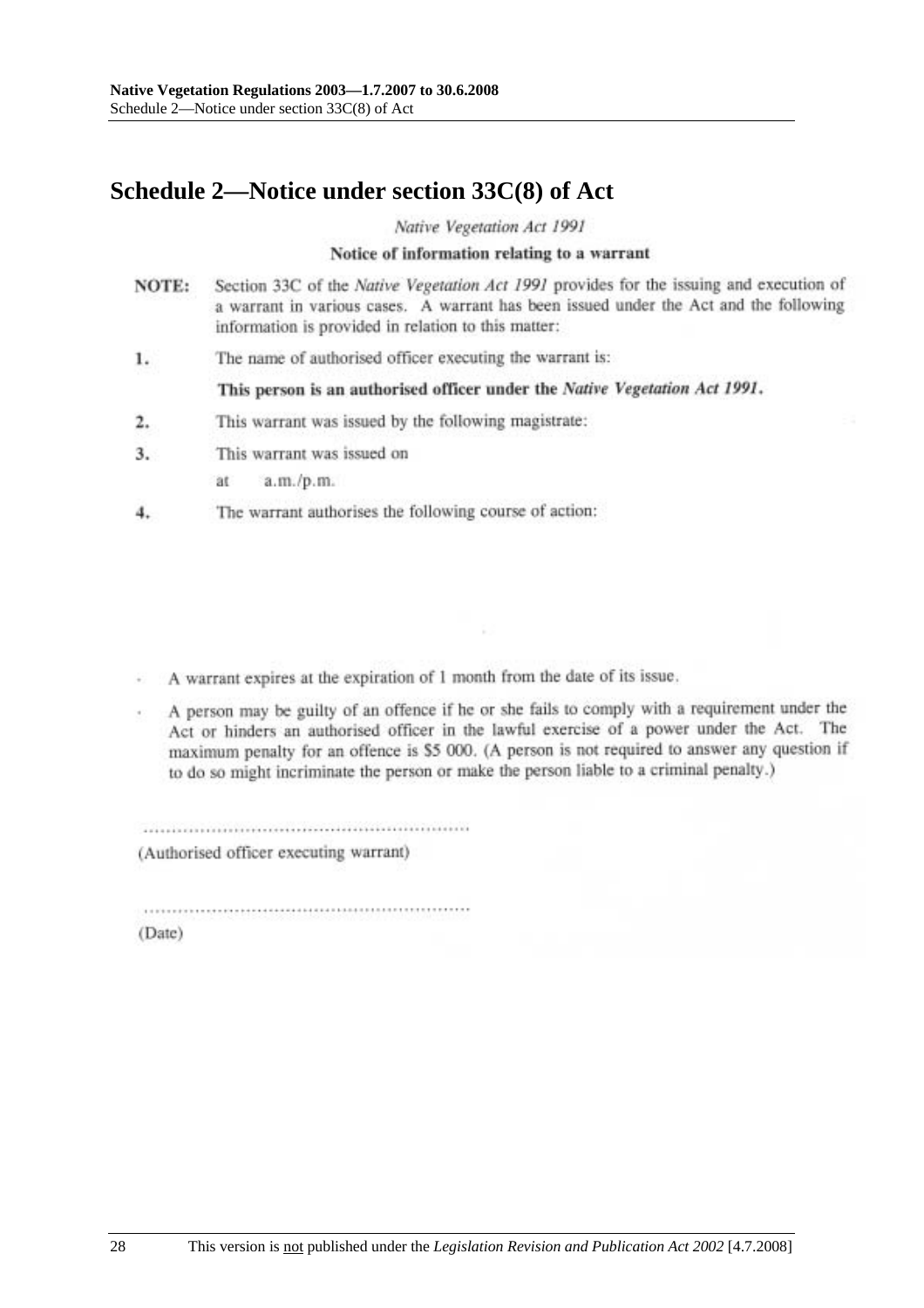# **Legislative history**

### **Notes**

- Variations of this version that are uncommenced are not incorporated into the text.
- Please note—References in the legislation to other legislation or instruments or to titles of bodies or offices are not automatically updated as part of the program for the revision and publication of legislation and therefore may be obsolete.
- Earlier versions of these regulations (historical versions) are listed at the end of the legislative history.
- For further information relating to the Act and subordinate legislation made under the Act see the Index of South Australian Statutes or www.legislation.sa.gov.au.

## **Legislation revoked by principal regulations**

The *Native Vegetation Regulations 2003* revoked the following:

*Native Vegetation Regulations 1991*

### **Principal regulations and variations**

New entries appear in bold.

| Year No  |      | Reference                | Commencement              |
|----------|------|--------------------------|---------------------------|
| 2003     | 173  | Gazette 21.8.2003 p3282  | $25.8.2003$ : r 2         |
| 2003 227 |      | Gazette 13.11.2003 p4055 | $13.11.2003$ : r 2        |
| 2003 234 |      | Gazette 20.11.2003 p4239 | $24.11.2003$ : r 2        |
| 2005     | 60   | Gazette 26.5.2005 p1416  | $1.7.2005$ : r 2          |
| 2005 154 |      | Gazette 30.6.2005 p2239  | Pt 6 (r 11)-1.7.2005: r 2 |
| 2006 25  |      | Gazette 9.2.2006 p523    | 9.2.2006: r2              |
| 2006 86  |      | Gazette 15.6.2006 p1717  | $1.7.2006$ : r 2          |
| 2007 26  |      | Gazette 29.3.2007 p949   | 29.3.2007: r2             |
| 2007     | 163  | Gazette 7.6.2007 p2572   | 1.7.2007: r2              |
| 2008     | -124 | Gazette 5.6.2008 p2113   | $1.7.2008$ : r 2          |

## **Provisions varied**

New entries appear in bold.

Entries that relate to provisions that have been deleted appear in italics.

| Provision       | How varied                                                                | Commencement |
|-----------------|---------------------------------------------------------------------------|--------------|
| Pt <sub>1</sub> |                                                                           |              |
| r <sub>2</sub>  | omitted under the Legislation Revision and<br><b>Publication Act 2002</b> | 24.11.2003   |
| r 3             |                                                                           |              |
| C.F.S.          | deleted by $25/2006$ r $4(1)$                                             | 9.2.2006     |
| country         | varied by $25/2006$ r 4(2)                                                | 9.2.2006     |